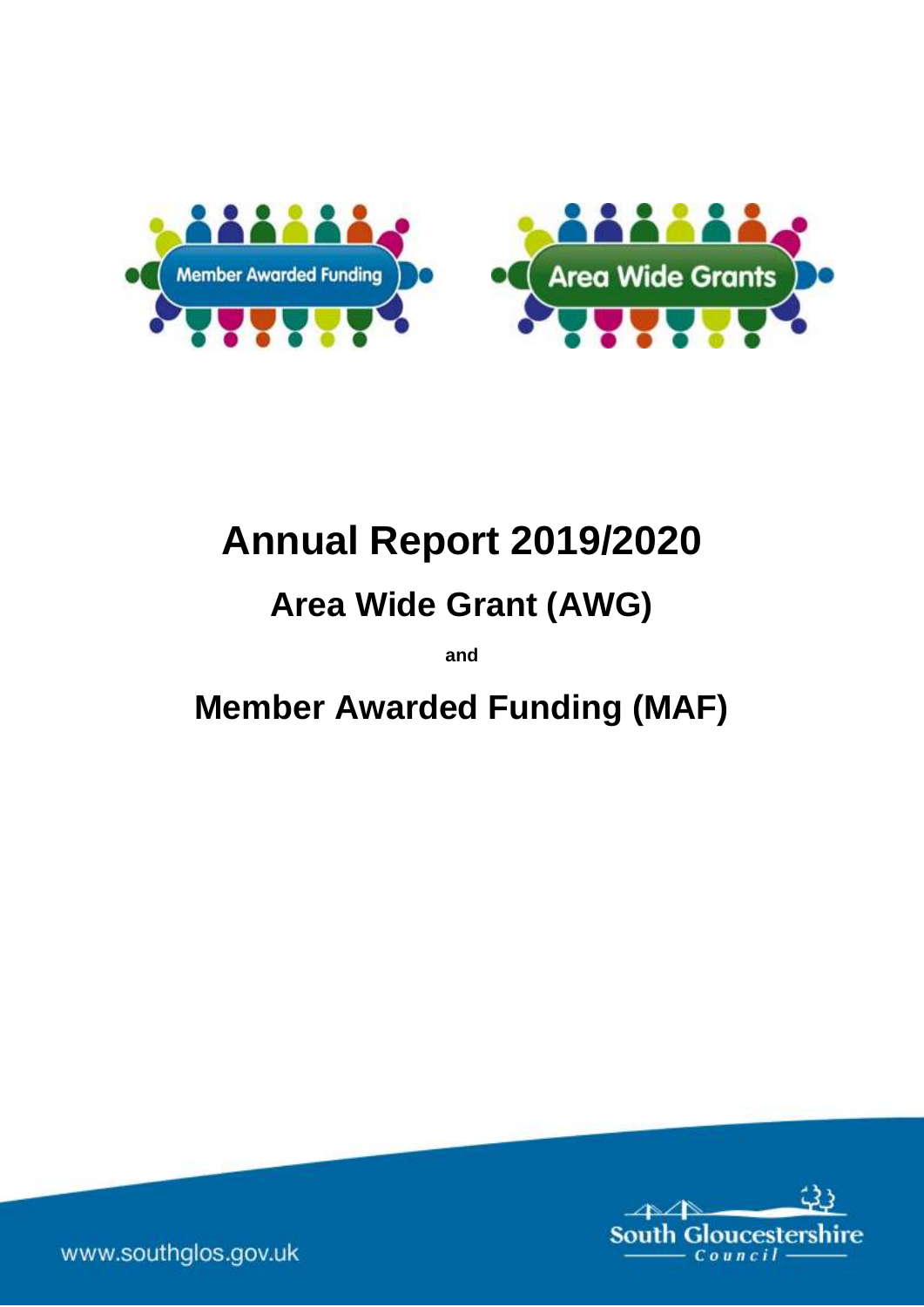# **Foreword**

As the appointed Executive Member for Communities, and as the portfolio holder for Environment and Communities, I am pleased to be writing the foreword for the combined annual report for the Area Wide Grant (AWG) and Member Awarded Funding (MAF) schemes for 2019/20. The Council is committed to empowering its communities and through the availability of schemes such as these this is one way it can be achieved.

These schemes have now been running for a number of years and during this time over 800 projects have been supported in South Gloucestershire. As ever, projects are varied but all have a shared aim to ensure that South Gloucestershire is a great place to live and work.

Not only does this annual report provide an account of the grant expenditure, it also demonstrates that the schemes are compliant with the original resolution and that the Council's constitution and legal obligations are upheld, including those under the Transparency Code 2015.

Periods of purdah during this year up to local elections in May and the General Election in December meant that the activity of Members in the scheme was curtailed. Never the less, 100% of the budget was allocated to local community projects.

Following the outbreak of COVID-19 it was swiftly resolved to amend the MAF process in the latter half of March 2020 to enable the newly emerging Mutual Aid Groups to access our funding resource. Our next Annual Grant Report will give a full account on the outcome of this and the additional VE Day Grant which opened in March 2020.

To end, I hope you find this annual report informative and that you may even be inspired to apply to one of our programmes.

Signed:

Cllr Rachael Hunt, December 2020 Executive Member for Communities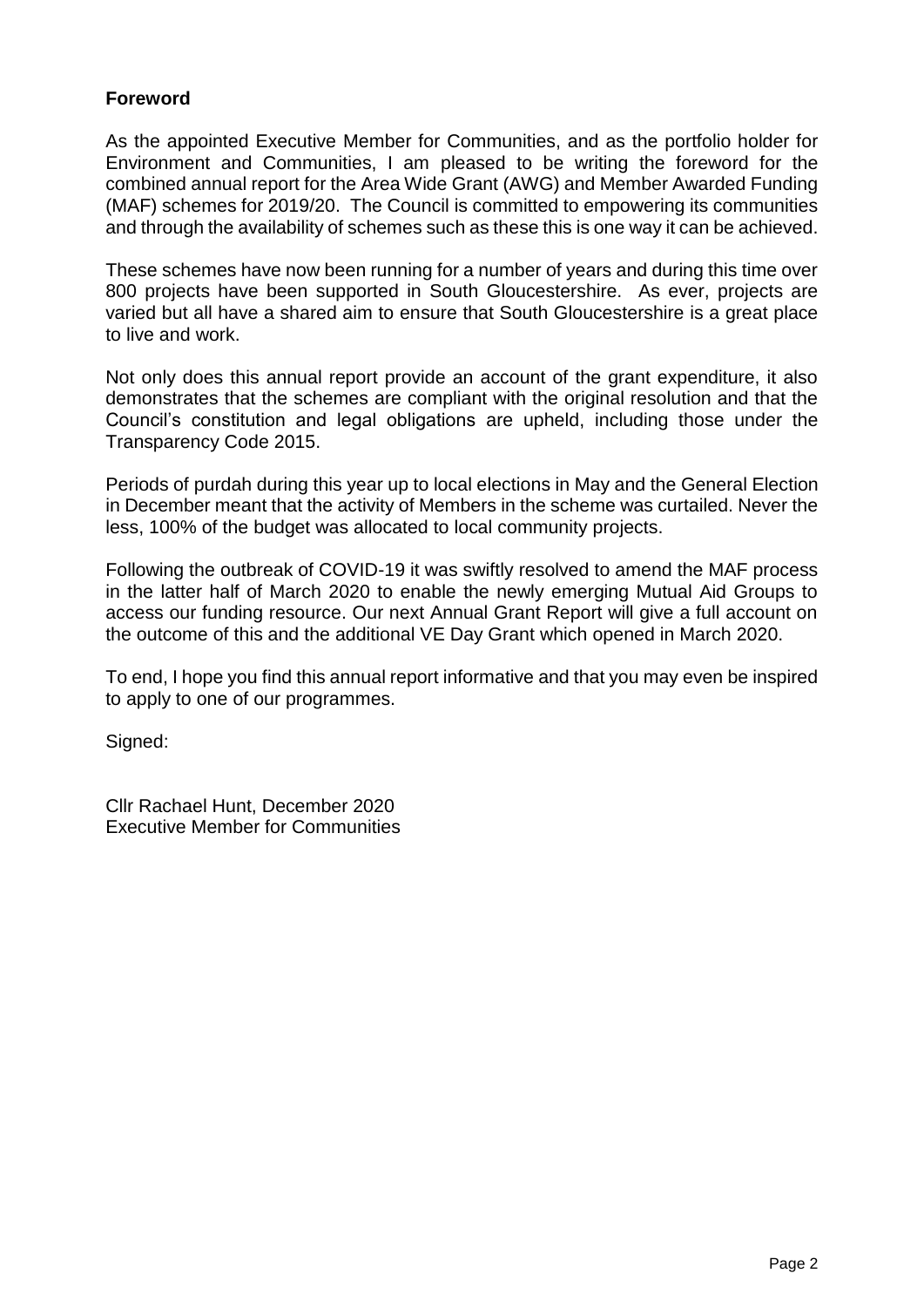# **Background**

1 The Area Wide Grant (AWG) scheme specifically supports projects providing benefits across a significantly wider geographic area than Member Awarded Funding (MAF) which enables Members to support organisations in their local ward area.

2 Town and Parish councils (TPC), and voluntary, community and social enterprise (VCSE) organisations are eligible to apply for both schemes. In support of this, a number of basic principles have been agreed for the [AWG](https://www.southglos.gov.uk/documents/Principles-for-AWG-1.pdf) and [MAF](https://www.southglos.gov.uk/documents/Principles-and-Processes-MAF.pdf) schemes to provide a transparent, accountable, consistent and legal process to be adhered to.

3 As previously agreed, the AWG budget was £70,000. Due to elections in May 2019, the MAF budget reflected the number of elected Councillors, thereby upholding the agreed principles of the scheme and giving a total of £183,000 to award. The total grant budget was £253,000 and 100% was awarded. (*all figures in this report are rounded to the nearest £*).

# **Analysis of Grant funding**

4 The AWG budget of £70,000 was applied over two funding rounds in 2019/2020 as originally determined and in accordance with the principles of the scheme.

- 43 AWG applications were received
- 43 AWG awards were made
- 100% of the AWG budget was committed
- 74% of successful applications supported residents from our protected characteristic communities
- 98% of the awards were made to VCSE organisations
- AWG supported projects totalling £428,120
- AWG awards were 60% of that requested.

5 MAF data was assessed in accord with the available amount £183,000. Key findings for the year included:

- 160 MAF applications were received
- 155 MAF applications were successful
- 138 VCSE, 14 TPC and 3 additional public service projects were supported
- 100% of the MAF budget was committed
- 86% of the awards were made to VCSE organisations; 8% to T/PC and 5% to public services
- MAF supported projects totalling a value of £1,363,028 of which MAF awards were 78% of the amount requested.
- The largest award to a single project was £10,623.84 towards the Mission Costs of Great Western Air Ambulance, which was the Chair's Charity 19/20.

6 A number of organisations applied to both the MAF and Area Wide Grant (AWG) grant schemes on more than one occasion, for different or the same projects. 19 organisations applied to both the MAF and AWG schemes; 5 received MAF and AWG awards for the same project; 19 received MAF awards for more than one project and 1 received AWG awards for more than one project.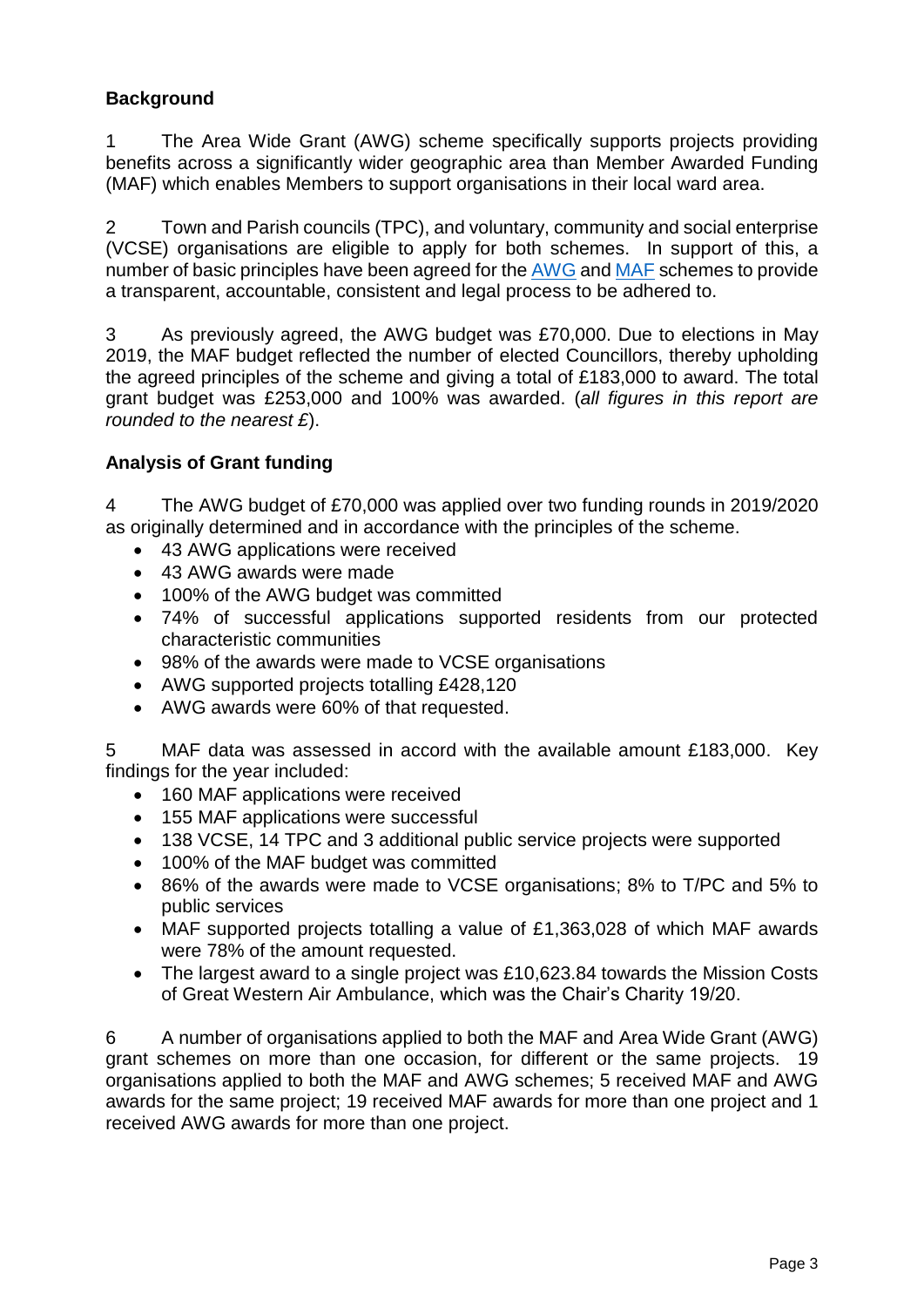7 The amount of funding brought into the area from non-council sources or by fund raising activities by applicants totalled £1,481,663 meaning that for every £1 provided by the council over £5.86 was generated from other sources for South Gloucestershire.

# **Supporting the Council Plan 2016/20**

8 The Council Plan 2016/20 outlines the Council's priorities which underpin the direction of the Council. Strategic outcomes are set out under the headings People, Place and Resources.

9 Combining the grant awards from both schemes for 2019/20, VCSE organisations and town or parish councils (TPC) provided projects and services to their local communities which directly contribute to and invest into the Council's priorities, as shown below:

- People, £156,977, relative investment value 62%
- Place, £89,590; relative investment value 35%
- Resources, £6,434; relative investment value 3%.

10 Analysis of projects by category demonstrated that projects supporting *Children and young people* received the greatest amount of investment of £39,353. Applications included projects to youth groups for activities or to improve facilities or outdoor spaces specifically for children and young people.

11 Health and Wellbeing was the second highest category receiving grant investment of £ 35,062. This category covers a varied range of applications including sports clubs improving their facilities to encourage healthy lifestyles, wellbeing projects and projects to reduce isolation, including community transport.

12 *Enhancing the built environment* applications received grant investment of £34,020; the most common being improvements to village halls and community centres which benefit all users.

13 *Parks and open spaces* projects were awarded £33,231. The majority of funding in this category supported improvements to parks and open spaces and conservation and biodiversity projects were also supported through this strand.

14 *Advocacy and Advice*, £22,810; this category supported a range of projects covering topics such as debt advice, sustainability and voluntary sector support.

15 *Community safety projects*, £20,883. This category included the largest award of £10,623.84 to Great Western Air Ambulance for their emergency work across the area.

16 *Events, heritage and arts projects* received £19,945. The category supported a large number of community festivals across South Gloucestershire as well as improvements to heritage assets. All projects upheld the overarching aim to draw visitors and residents to South Gloucestershire.

17 The remaining categories were awarded the following amounts:

- Projects for disabled people, £18,260
- Education and learning activities, £11,174
- BAME Projects, £7,500
- Projects for older people, £3,990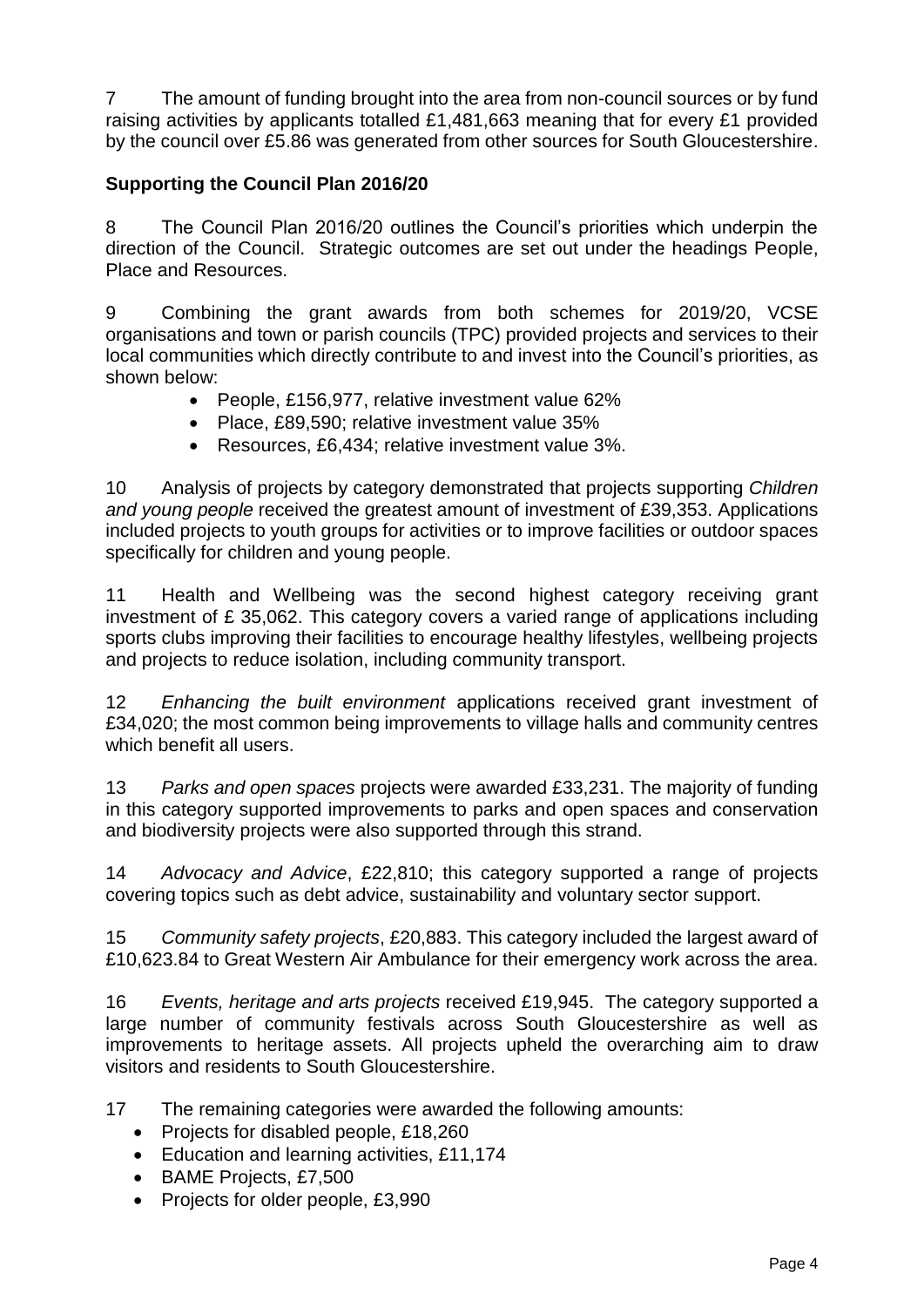- COVID specific projects, £3,529
- VE day projects, £3,240.

Further category analysis can be viewed in A*ppendix 1* to this report.

# **Monitoring of awards made in 2018/19**

18 The monitoring return rate for 2018/19 for organisations receiving Area Wide Grants (AWG) funding was 88%; for Member Awarded Funding (MAF) it was 92%. Further monitoring details can be viewed in A*ppendix 2* to this report.

19 When organisations were asked to report if their projects had been completed within 12 months in accordance with the grant terms and conditions, 82% of AWG and 94% of MAF applicants answered positively. Analysis of the reasons for non-completion within this time frame showed that factors beyond the control of the organisation can impact on service delivery, and reasons ranged from weather conditions, staff issues to delays in permissions being granted. All projects were followed up and monitoring extensions have been agreed when required to ensure that the award is spent in full and as planned.

20 The value of volunteers in the voluntary, community and social enterprise sector (VCSE) is significant as organisations rely on volunteering hours to help run services and activities. A total of 1,911 volunteers participated in the provision of funded projects. Organisations reporting not to have used volunteers for project delivery engaged professionals due to the nature of the work.

21 The approximate number of South Gloucestershire residents benefiting from funded services and activities in both schemes was 270,986, which equates to an investment by the Council of almost £1 per project beneficiary.

# *Equalities*

22 The Grants service is committed to ensuring that it is operating fairly and equitably in all areas of delivery.

23 Equality monitoring is undertaken to ensure that the service is accessible and open to all organisations. Likewise, organisations are required to demonstrate in their application their commitment to the provision of equal opportunity, in their project and this is ratified by Members in their authorisation. A comprehensive list of awards supporting our protected characteristic communities can be viewed in A*ppendix 3* to this report.

24 To ensure equality commitments are upheld, organisations are asked to complete an equality survey. Questions are designed to ascertain if an organisation's primary function is to support individuals on the basis of their protected characteristic.

25 Organisations are also asked about the composition of their management committee and whether or not the majority identify with one or more of the nine protected characteristics to establish representation.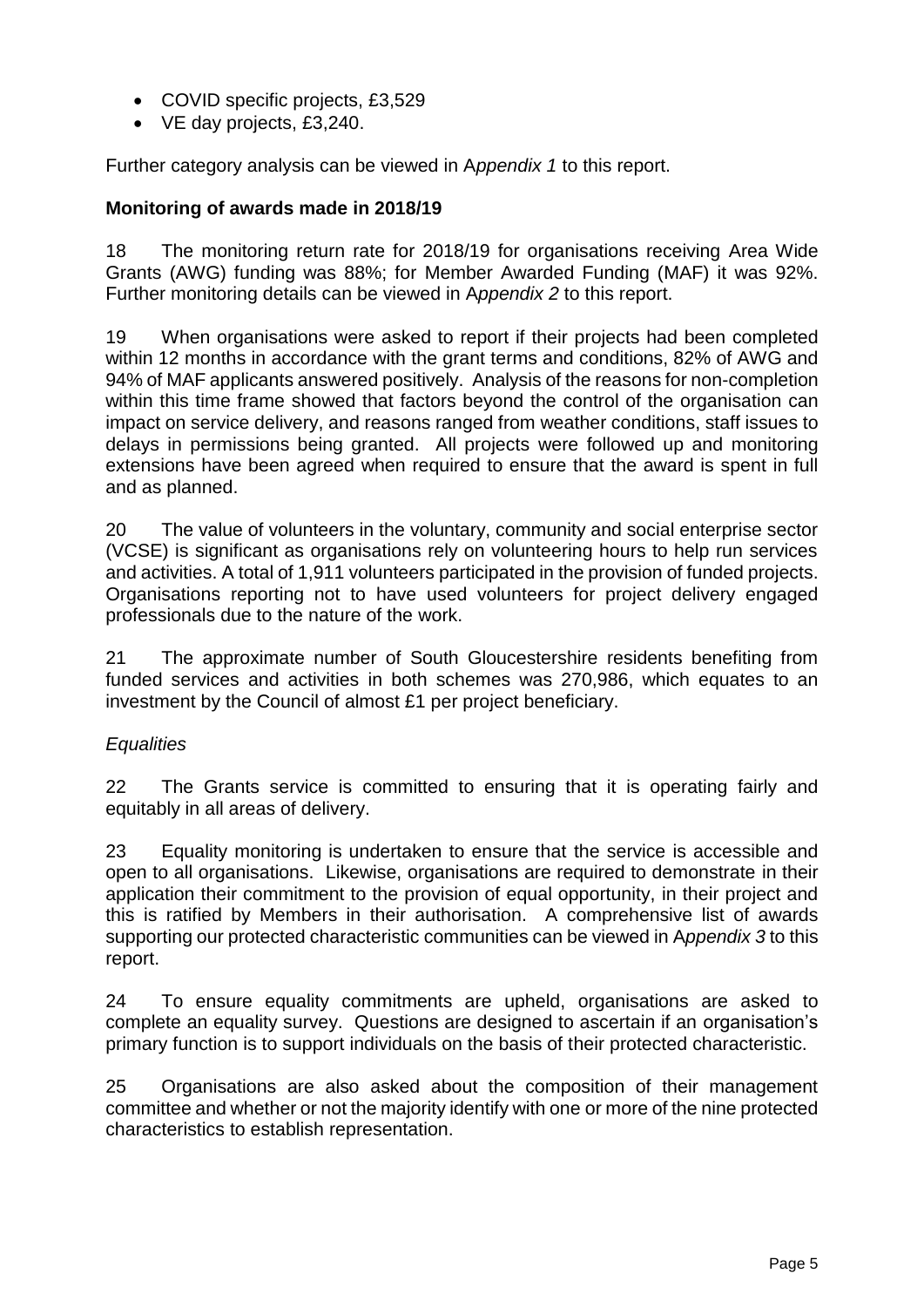26 The table in *Appendix 2* to this report illustrates responses received. Applicants could select more than one characteristic, to take into account of people with intersectional identities.

# **The Local Government Transparency Code**

27 As part of South Gloucestershire Council's obligations under the Local Government Transparency Code 2015, all grant decisions and payments have been published since 2014. The data includes previous funds of Community Grants, Positive Activities Subsidy (PAS) and New Homes Bonus (NHB); and current schemes of Three Year Grants, Financial Inclusion Service (welfare benefit and debt advice), Member Awarded Funding (MAF) and Area Wide Grants (AWG). Payments can be viewed on the [Open Data webpage](http://www.southglos.gov.uk/council-and-democracy/news-and-information-releases/open-data/) accessible from the [MAF webpage.](http://www.southglos.gov.uk/maf)

# **Conclusion**

28 The Council's grant programmes continue to benefit South Gloucestershire communities in a number of ways:

- ₩ The MAF scheme has enabled Members to support organisations working in their local wards, to meet local community needs
- The responsiveness of the scheme has allowed Members to see direct benefits to residents in their wards within a short time-frame
- The grant schemes have highlighted the importance and extent of charitable and community work taking place in South Gloucestershire communities, making it a great place to live and work
- The grant schemes have supported cross-party and interparty collaborations to pool funding to support projects requiring greater investment
- Under the MAF scheme Members have adopted innovative processes to administer their funding within the set principles and processes of the programme which has enabled organisations to access funds when they need it
- Organisations supporting communities with protected characteristics benefited from the AWG scheme ensuring that they were not excluded on the grounds of geographical area or protected characteristic
- Grant funding has a positive impact on the Council's priorities.

*For any queries regarding this report or for further information please contact the grants helpline on 01454 865865 or email grants@southglos.gov.uk*

#### **Appendices**

- Appendix 1 Grants analysis 2019/20
- Appendix 2 Grants monitoring 2018/19
- Appendix 3 Grant awards 2019/20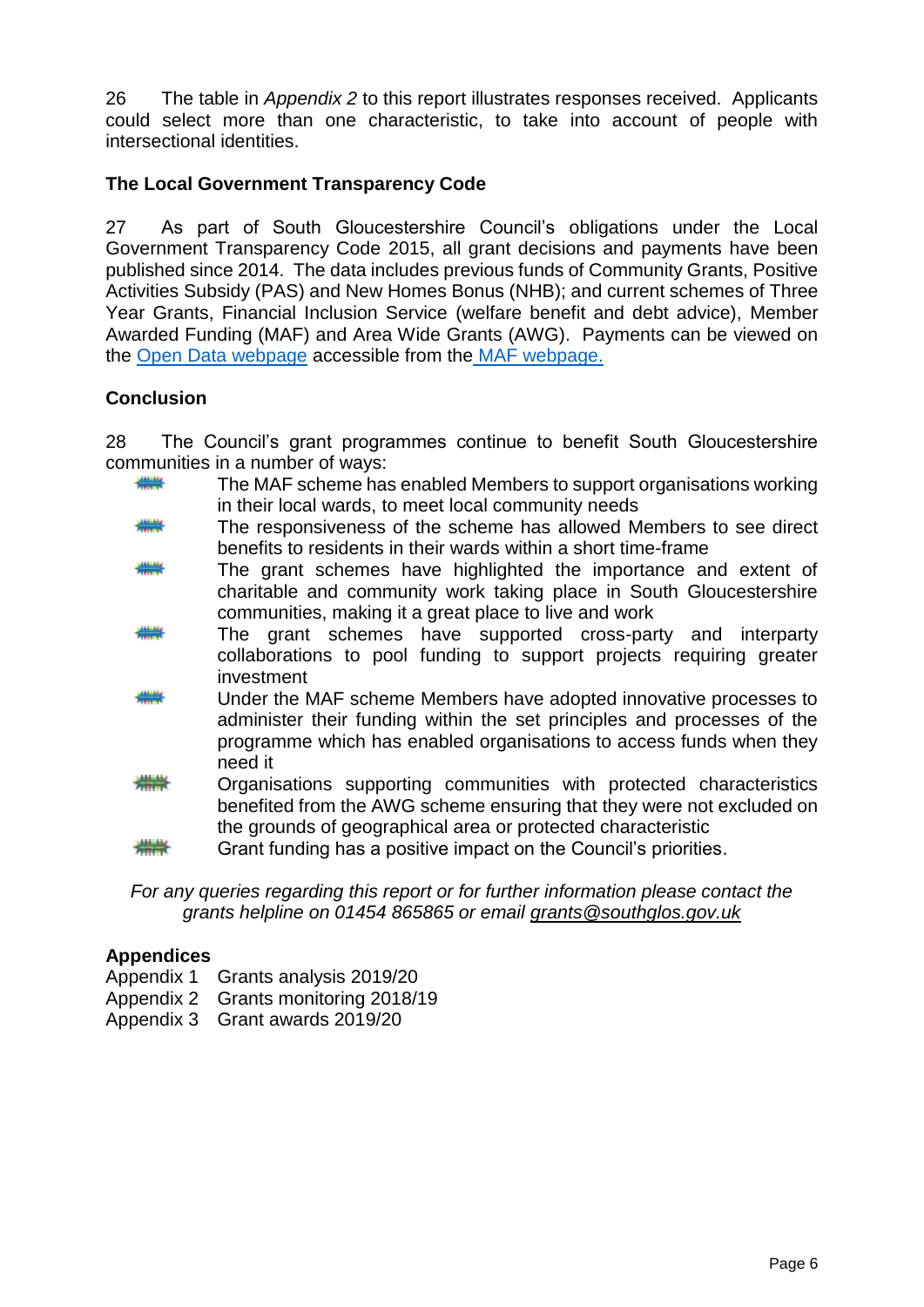# **Grants Analysis 2019/20**

# **Area Wide Grants (AWG)**

1 In the following analysis comparisons are only made between AWG 2018/19 and 2019/20.

2 A total of 43 applications was processed in 2019/20 requesting £116,273. All applications were successful and 100% of the AWG budget of £70,000 was committed. This was similar to 2018/19 when 43 applications requesting £121,181 were processed.

3 In the first funding round, 27 applications were received, requesting £65,063. All were awarded funding and this totalled £35,644.

4 In the second funding round 16 applications were received requesting £51,210. All were awarded funding and this totalled £35,356.

5 The average request for AWG was £2,704 and the average award was £1,628 which equates to 60% of the average funding request (2018/19, average request for was £2,818 and the average award was £2,000).

6 Principle 3.2 provides guidance on the level of funding with the maximum level of award suggested as £3,000, with flexibility for both exceptional circumstances and budget availability. Of the 43 AWG applications, 17 requested over £3,000 but were only considered eligible for the maximum recommended AWG award due to budget availability.

7 The majority of applications (74%) supported residents with protected characteristics. These included projects that supported children and young people with Special Educational Needs and Disability (SEND) and projects for older people with the aim of reducing loneliness and isolation.

8 The voluntary, community and social enterprise (VCSE) sector is more likely to receive an AWG award due to its ability to work across a wider geographic area than Town and Parish Councils (TPC) whose spend is restricted to the civil parish boundary. One application was received from a Parish Council co-operating with other TPCs.

#### **Member Awarded Funding (MAF)**

9 In the following analysis, comparisons between funding years are made but it should be recognised that, due to ward boundary changes, the MAF 2019/20 budget was £183,000 whereas in previous years it was £210,000.

10 A total of 160 MAF applications was received, requesting £234,179 (previous years; 172 in 2018/19, requesting £300,869; 193 applications in 2017/18 and 2016/17 requesting £328,162 and £250,341 respectively).

11 The number of successful applications was 155. Five were unsuccessful, compared with three in 2018/19; four in 2017/18 and six in 2016/17. The most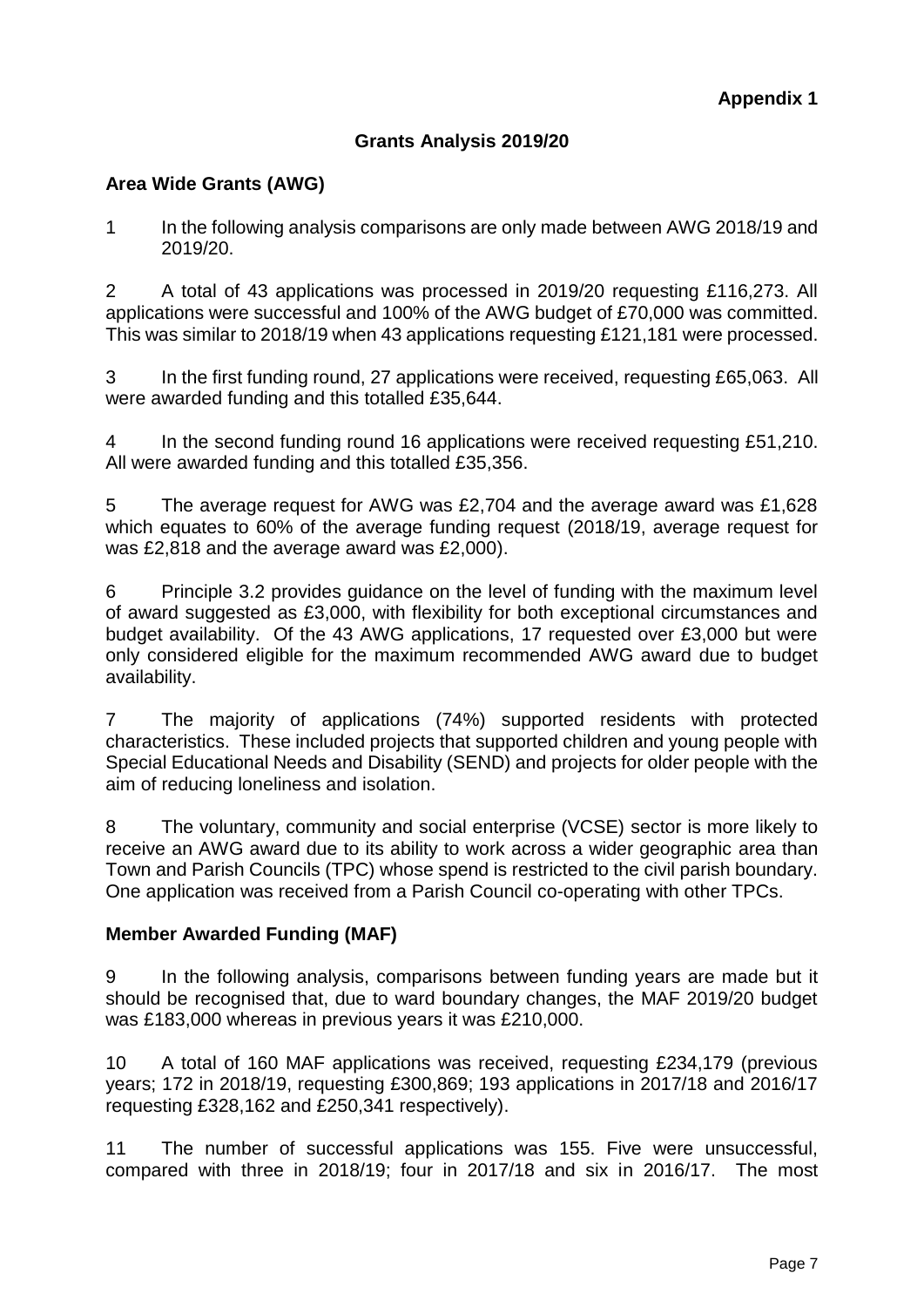commonplace justification for £0 funding was "Member's budget was committed in full" or applications were "not compliant with MAF Principles".

12 Of the 155 projects that were awarded funding in 2019/20:

- 8 Town or Parish Councils (TPC) applied for 14 projects, which received £14,890;
- 
- 124 voluntary, community and social enterprise (VCSE) organisations applied for 143 projects, which received £158,356;
- 3 applications were for additional levels of localised public sector services, which were awarded £9,754.

13 The average request for MAF was £1,463 and for the 155 awards made, the average award was £1,180 or 78% of the amount requested.

14 The average award value for the year of £1,180 was less than that in 2018/19 (£1,272) but greater than in previous years (£1,090 in 2017/18, and £1,079 in 2016/17)

15 At financial year end (March 2020), 100% of the Member Awarded Funding (MAF) budget had been committed.

16 At year end an accrual of £62,550 was made so that grants could be paid once organisations had completed their grants online registration, or met other funding conditions. The accrued amount for 2018/19 was considerably smaller (£19,368) due to most organisations being prompt to register online to meet funding conditions.

17 The number of awards to VCSE organisations fell slightly to 138 (143 in 2018/19; 171 in 2017/18; 173 in 2016/17).

18 The number of projects delivered by TPC was 8; funds applied were £14,890 (2018/19, £19,800; 2017/18, £20,850; 2016/17, £13,535).

19 Members can use MAF in a number of ways; the preference is for MAF to be used "as a non-recurring grant".

20 Only three awards were made for additional levels of localised public sector services but funding increased to £9,574 (2018/19, £6,025; 2017/18, £4,375)

21 During 2019/20, Members collaborated to fund many projects and 8 projects benefitted from Members pooling their budgets to create awards over £3,000, the largest single award being £10,624. In the previous year, 10 projects received over £3,000 and the largest single award was £14,387.

# **Supporting the Council Plan 2016/20**

21 The majority of applications supported the Council's Strategic Priorities under People and the percentage distribution of funding was similar to the previous year. It should be noted that organisations could select more than one Strategic Priority in their application.

| <b>Strategic Priorities</b> | People | <b>Place</b> | <b>Resources</b> |
|-----------------------------|--------|--------------|------------------|
| Number of applications      | 138    | 78           |                  |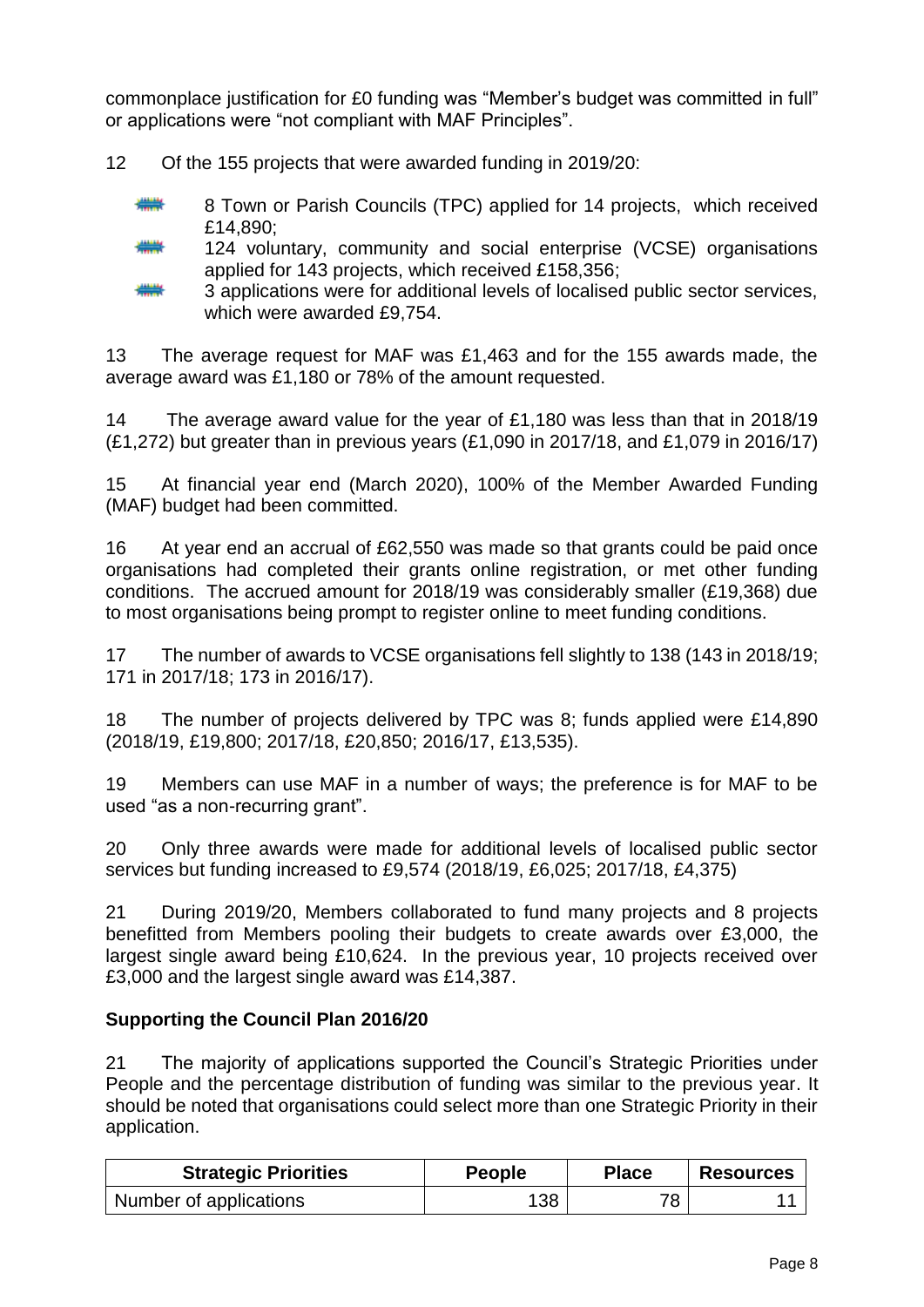|                              | £156,977 | £89,590 | £6,432 |
|------------------------------|----------|---------|--------|
| Relative level of investment | (62%)    | (35%)   | $3\%$  |

22 Analysis of investment by project category showed that projects supporting children and young people received the greatest amount of funding (15.56%), followed by health and wellbeing (13.86%); enhancing the built environment (13.45%) and parks, open spaces and conservation (13.14%). The table below shows the budget breakdown by category:

| <b>Categories</b>                           | <b>MAF £</b> | AWG £          | Total £ | No. MAF<br>projects | No.<br><b>AWG</b><br>projects | <b>Total No.</b><br>projects |
|---------------------------------------------|--------------|----------------|---------|---------------------|-------------------------------|------------------------------|
| <b>Children and Young</b>                   |              |                |         |                     |                               |                              |
| People                                      | 35853        | 3500           | 39353   | 26                  | 1                             | 27                           |
| Health and wellbeing                        |              |                |         |                     |                               |                              |
| projects                                    | 23204        | 11858          | 35062   | 19                  | 6                             | 25                           |
| Enhancing the built<br>environment          | 27520        | 6500           | 34020   | 22                  | 4                             | 26                           |
| Parks, open spaces                          |              |                |         |                     |                               |                              |
| and conservation                            | 20811        | 12421          | 33232   | 25                  | $\overline{7}$                | 32                           |
| <b>Advocacy and Advice</b>                  | 12150        | 10660          | 22810   | 8                   | 6                             | 14                           |
| Community safety<br>projects                | 20884        | $\mathbf 0$    | 20884   | 6                   |                               | 6                            |
| Events, Heritage and<br>Arts projects       | 11550        | 8395           | 19945   | 13                  | 6                             | 19                           |
| Projects for disabled<br>people             | 9600         | 8660           | 18260   | 12                  | 5                             | 17                           |
| <b>Education and learning</b><br>activities | 7378         | 3796           | 11174   | 8                   | 3                             | 11                           |
| <b>BAME Projects</b>                        | 4800         | 2700           | 7500    | $\overline{7}$      | 3                             | 10                           |
| Projects for older                          |              |                |         |                     |                               |                              |
| people                                      | 2480         | 1510           | 3990    | 3                   | $\overline{2}$                | 5                            |
| COVID specific projects                     | 3530         | 0              | 3530    | 1                   |                               | 1                            |
| VE day projects                             | 3240         | $\overline{0}$ | 3240    | 5                   |                               | 5                            |
| Not funded                                  | 0            |                | 0       | 5                   |                               | 5                            |
|                                             |              |                |         |                     |                               |                              |
| Total                                       | 183000       | 70000          | 253000  | 160                 | 43                            | 203                          |

23 Projects have been categorised to give an indication of how MAF and AWG funding has been allocated. However, it should be recognised that projects may benefit more than one category. For example, health and wellbeing projects may also support equalities groups, for example, older people or those with disabilities.

oOo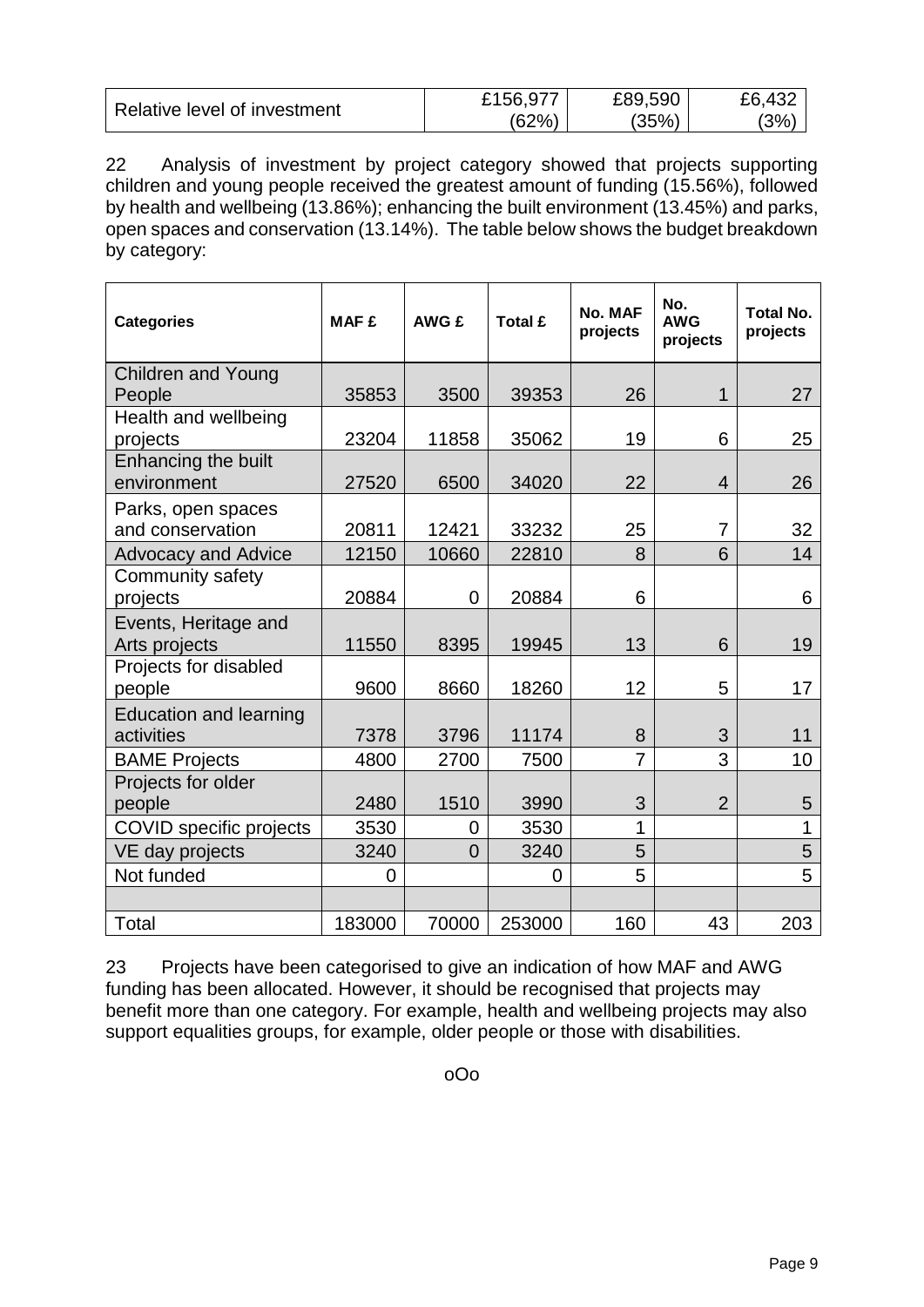# **Monitoring of awards made in 2018/19**

1 In accordance with the principles determined by the Communities Committee, projects and services supported by Area Wide Grants (AWG) and Member Awarded Funding (MAF) are monitored on an annual basis and results are documented retrospectively in this annual report.

| 2018/19 Monitoring survey                                           | <b>AWG</b><br>projects<br>x34 | <b>MAF</b><br>projects<br>x156 |
|---------------------------------------------------------------------|-------------------------------|--------------------------------|
| Completion rate of monitoring surveys by applicant<br>organisations | 88%                           | 92%                            |
| Projects completed as planned                                       | 74%                           | 90%                            |
| Projects that were completed within 12 months                       | 82%                           | 94%                            |
| Projects that spent the full amount as planned                      | 82%                           | 94%                            |
| How many volunteers were involved with the project?                 | 335                           | 1,576                          |
| Number of South Gloucestershire beneficiaries                       | 30,357                        | 240,629                        |

# *Equalities*

2 To ensure equality commitments are upheld, organisations are asked to complete an equality survey. Questions are designed to ascertain if an organisation's primary function is to support individuals on the basis of their protected characteristic. The table below illustrates responses received. Applicants could select more than one characteristic. The results show that 56-58% of funded organisations have `No specific organisational objectives regarding protected characteristics'. After that the most often ticked characteristics are Age and Disability.

| <b>Protected characteristic</b>                                              | <b>AWG responses</b> |               | <b>MAF responses</b> |     |  |
|------------------------------------------------------------------------------|----------------------|---------------|----------------------|-----|--|
|                                                                              | <b>Number</b>        | $\frac{9}{6}$ | <b>Number</b>        | %   |  |
| Age                                                                          | 3                    | $1\%$         | 30                   | 19% |  |
| <b>Disability</b>                                                            | 9                    | 26%           | 18                   | 12% |  |
| Gender reassignment                                                          |                      |               | 3                    | 2%  |  |
| Marriage and civil partnership                                               |                      |               | $\overline{2}$       | 1%  |  |
| Pregnancy or maternity                                                       |                      |               | $\overline{2}$       | 1%  |  |
| Race                                                                         | 1                    | 1%            | 5                    | 3%  |  |
| Religion or belief                                                           |                      |               | 6                    | 39% |  |
| <b>Sex</b>                                                                   |                      |               | 4                    | 3%  |  |
| Sexual orientation                                                           |                      |               | 1                    | 1%  |  |
| No specific organisational objectives<br>regarding protected characteristics | 13                   | 38%           | 105                  | 67% |  |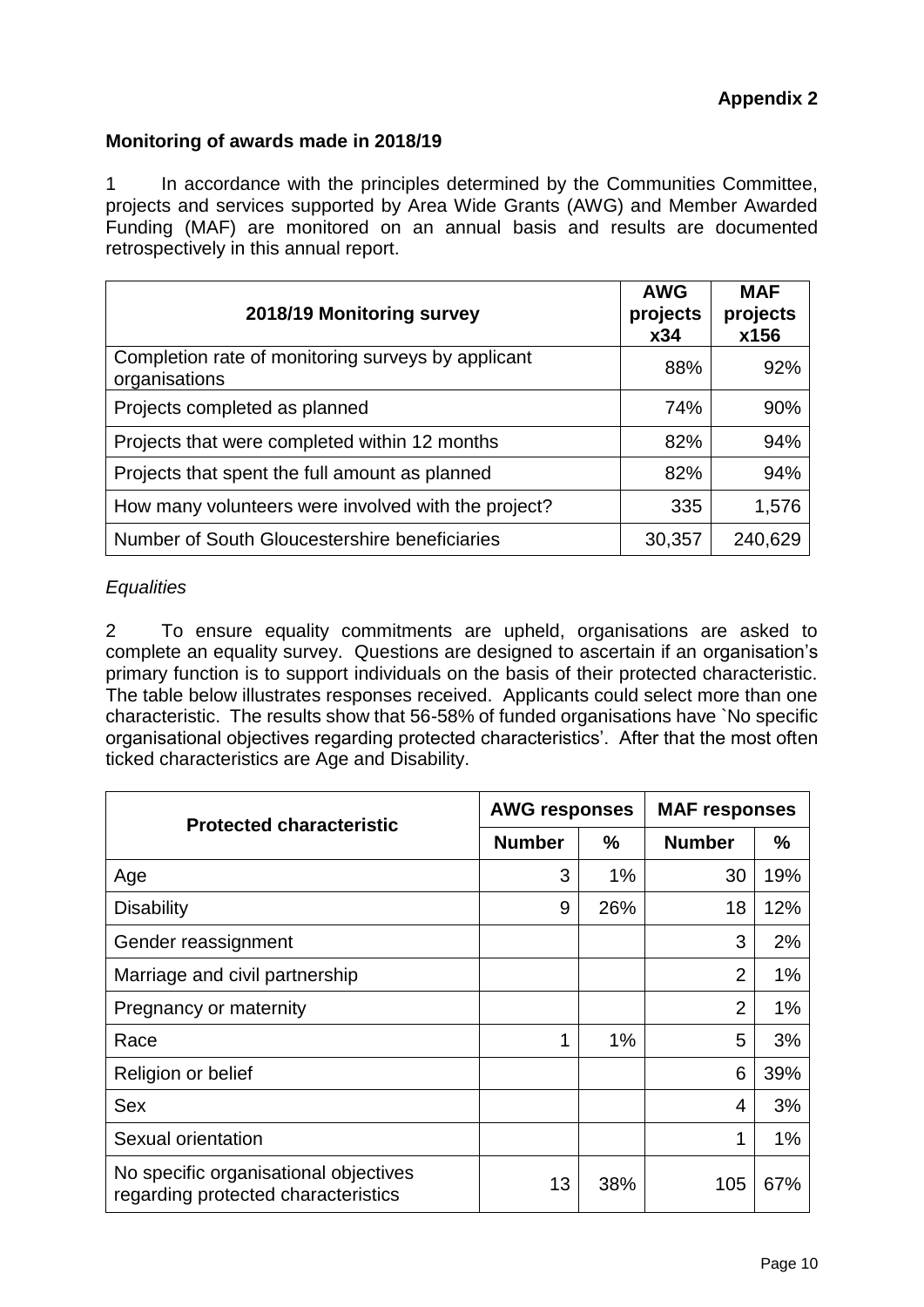3 As part of the equality survey, organisations were asked about the composition of their management committee, and whether or not the majority identify with one of the nine protected characteristics. The results show that over 64% have `No specific organisational objectives regarding protected characteristics'.

| <b>Management committee</b>                                                  | <b>AWG responses</b> |       | <b>MAF responses</b> |       |  |
|------------------------------------------------------------------------------|----------------------|-------|----------------------|-------|--|
| by protected characteristic                                                  | <b>Number</b>        | $\%$  | <b>Number</b>        | $\%$  |  |
| Age                                                                          | 11                   | 32%   | 27                   | 17%   |  |
| <b>Disability</b>                                                            | $\overline{2}$       | 1%    | $\overline{2}$       | $1\%$ |  |
| Gender reassignment                                                          |                      |       |                      |       |  |
| Marriage and civil partnership                                               |                      |       |                      |       |  |
| Pregnancy or maternity                                                       |                      |       |                      |       |  |
| Race                                                                         | 1                    | 1%    | $\overline{2}$       | 1%    |  |
| Religion or belief                                                           | 1                    | 1%    | 11                   | 7%    |  |
| <b>Sex</b>                                                                   | 1                    | $1\%$ | 3                    | 2%    |  |
| Sexual orientation                                                           |                      |       |                      |       |  |
| No specific organisational objectives<br>regarding protected characteristics | 12                   | 35%   | 96                   | 62%   |  |

oOo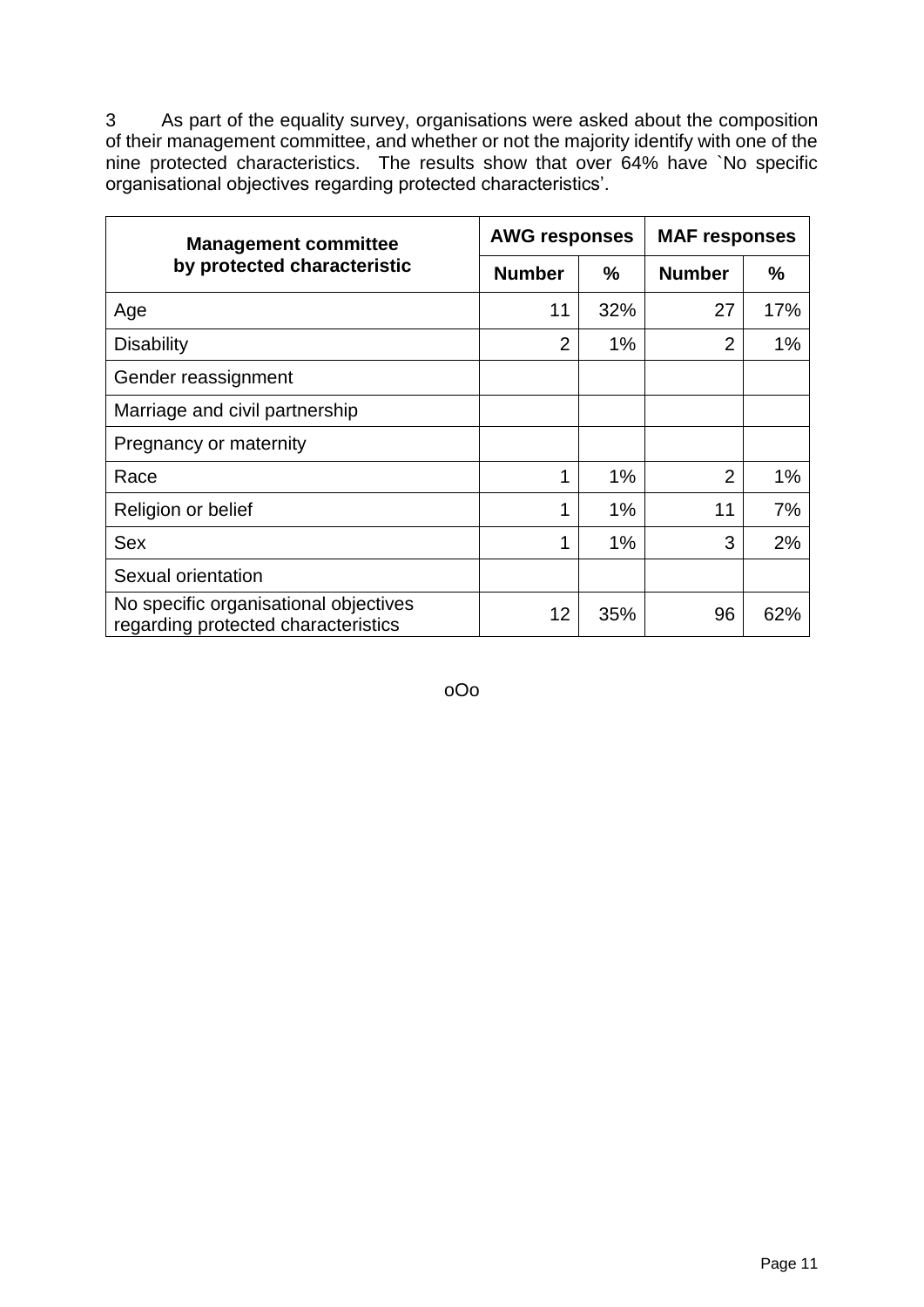# **Appendix 3 Grant awards 2019/20**

Organisations that received Area Wide Grants (AWG) and Member Awarded Funding (MAF) in 2019/20 are listed below in alphabetical order by organisation*.* For information on payments to organisations please view the transparency code data on the [Open Data webpage](http://www.southglos.gov.uk/council-and-democracy/news-and-information-releases/open-data/) accessible from the [MAF webpage](https://www.southglos.gov.uk/community-and-living/grants/community-grants/member-awarded-funding/) and [AWG webpage.](https://www.southglos.gov.uk/community-and-living/grants/community-grants/draft-area-wide-grants/)

# **Key**

\*Awards made are rounded to the nearest £

*\*\*Status*:

TPC Town or Parish council

VCSE Voluntary, community or social enterprise organisation

PS Public sector

| Organisation                                      | Project                                                                                                                                          | <b>Award £</b> | <b>AWG/MAF</b> | <b>Status</b> |
|---------------------------------------------------|--------------------------------------------------------------------------------------------------------------------------------------------------|----------------|----------------|---------------|
| 1st Winterbourne Down &<br><b>Buryside Scouts</b> | Redevelopment of<br>outdoor scouting<br>facilities                                                                                               | 3000           | <b>MAF</b>     | <b>VCSE</b>   |
| 2nd Filton (St. Peter's) Guides                   | Cost of transport for<br>summer camp                                                                                                             | 600            | <b>MAF</b>     | <b>VCSE</b>   |
| 2nd Patchway Scout Group                          | To remove greenery<br>and weeds at the rear<br>of HQ                                                                                             | 1000           | <b>MAF</b>     | <b>VCSE</b>   |
| 67th Kingswood (1st<br>Mangotsfield) Scout Group  | Lawnmower & activity<br>equipment                                                                                                                | 600            | <b>MAF</b>     | <b>VCSE</b>   |
| <b>Abbotswood Action Group</b>                    | Christmas In<br>Abbotswood                                                                                                                       | 1000           | <b>MAF</b>     | <b>VCSE</b>   |
| Above & Beyond                                    | <b>Electric Reclining</b><br><b>Treatment Chairs for</b><br>the Chemotherapy<br>Day Unit at Bristol<br>Haematology and<br><b>Oncology Centre</b> | 2868           | <b>AWG</b>     | <b>VCSE</b>   |
| Aerospace Bristol                                 | Creating engaging and<br>informative Aerospace<br><b>Bristol YouTube</b><br>videos for families and<br>schools                                   | 1335           | <b>AWG</b>     | <b>VCSE</b>   |
| Aerospace Bristol                                 | <b>Concorde: The World</b><br>Shrinker' Travelling<br>Exhibition                                                                                 | 250            | <b>MAF</b>     | <b>VCSE</b>   |
| Aerospace Bristol                                 | Autism-Friendly<br>'Relaxed Mornings'                                                                                                            | 1000           | <b>MAF</b>     | <b>VCSE</b>   |
| Age UK South Gloucestershire                      | <b>Musical Memory</b><br><b>Boxes</b>                                                                                                            | 1500           | <b>MAF</b>     | <b>VCSE</b>   |
| <b>Amberley Road Baptist</b><br>Church            | Café Church                                                                                                                                      | 1494           | <b>MAF</b>     | <b>VCSE</b>   |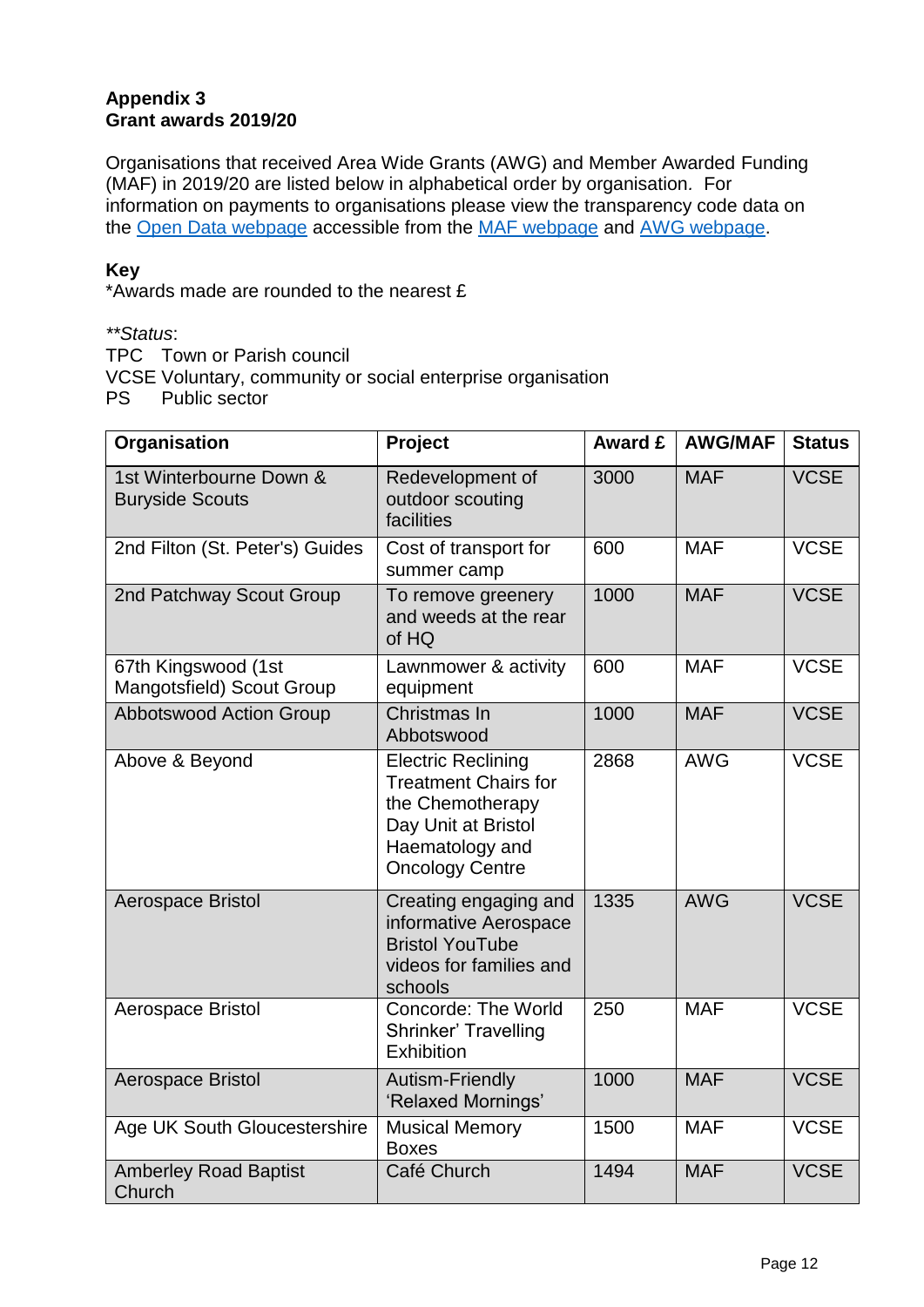| <b>ASSISTPLUS CIC</b>                                                                                   | <b>Veterans Advisory</b><br><b>Support Services</b>                                                                                                             | 2000 | <b>MAF</b> | <b>VCSE</b> |
|---------------------------------------------------------------------------------------------------------|-----------------------------------------------------------------------------------------------------------------------------------------------------------------|------|------------|-------------|
| <b>Avon And Somerset Police</b>                                                                         | Provision of electric<br>bikes for the Police<br>Force, the bikes would<br>be used for local<br>patrols by officers from<br>the neighbourhood<br>policing team. | 5260 | <b>MAF</b> | <b>PS</b>   |
| <b>Avon And Somerset Police</b><br>and Crime Commissioner                                               | Electric Bikes &<br>Uniform for Bitton &<br><b>Oldland Common Beat</b><br>Team                                                                                  | 2200 | <b>MAF</b> | <b>PS</b>   |
| <b>Avon Indian Community</b><br>Association                                                             | Fortnightly over 50's<br>Meetings                                                                                                                               | 1000 | <b>AWG</b> | <b>VCSE</b> |
| <b>Avon Valley Railway Trust</b>                                                                        | <b>Avon Valley Railway</b><br>150th Anniversary<br>Gala Weekend                                                                                                 | 1000 | <b>AWG</b> | <b>VCSE</b> |
| <b>Be Empowered Farm Futures</b>                                                                        | #GrowingStapleHill                                                                                                                                              | 1500 | <b>MAF</b> | <b>VCSE</b> |
| <b>Bradley Stoke Radio</b>                                                                              | <b>Broadcast and</b><br>Listening project - Our<br>community                                                                                                    | 1000 | <b>AWG</b> | <b>VCSE</b> |
| <b>Bradley Stoke Radio</b>                                                                              | Community radio<br>running costs                                                                                                                                | 1300 | <b>MAF</b> | <b>VCSE</b> |
| <b>Bristol Budgerigar Society</b>                                                                       | <b>Bristol Budgerigar</b><br>Society Open Show<br>2019                                                                                                          | 500  | <b>AWG</b> | <b>VCSE</b> |
| <b>Bristol Community Cafés</b>                                                                          | Kingswood<br><b>Community Café</b>                                                                                                                              | 1820 | <b>MAF</b> | <b>VCSE</b> |
| <b>Bristol Durga Puja</b>                                                                               | Bristol Durga Puja and<br>Cultural Program 2019                                                                                                                 | 500  | <b>MAF</b> | <b>VCSE</b> |
| <b>Bristol Multi-Faith Forum</b>                                                                        | <b>Multi-Faith Gathering</b><br>and the Indian High<br>Commission's<br>Consular Camp in<br>South Gloucestershire                                                | 300  | <b>MAF</b> | <b>VCSE</b> |
| <b>Bristol Natural History</b><br>Consortium (recently renamed<br>to the Natural History<br>Consortium) | <b>Festival of Nature's</b><br><b>Summer of Wildlife</b>                                                                                                        | 2940 | <b>AWG</b> | <b>VCSE</b> |
| <b>Bristol Puja Committee</b>                                                                           | <b>Hindu Religious</b><br><b>Festivals</b>                                                                                                                      | 700  | <b>AWG</b> | <b>VCSE</b> |
| <b>Bristol Puja Committee</b>                                                                           | <b>Bristol Sarbojonin</b><br>Durgotsav and Art &<br>Cultures 2019                                                                                               | 500  | <b>MAF</b> | <b>VCSE</b> |
| <b>Bromley Heath Infants -</b><br><b>Friends of School</b>                                              | <b>Friends of Bromley</b><br><b>Heath Infant School</b><br><b>Book Replacement</b>                                                                              | 2435 | <b>MAF</b> | <b>VCSE</b> |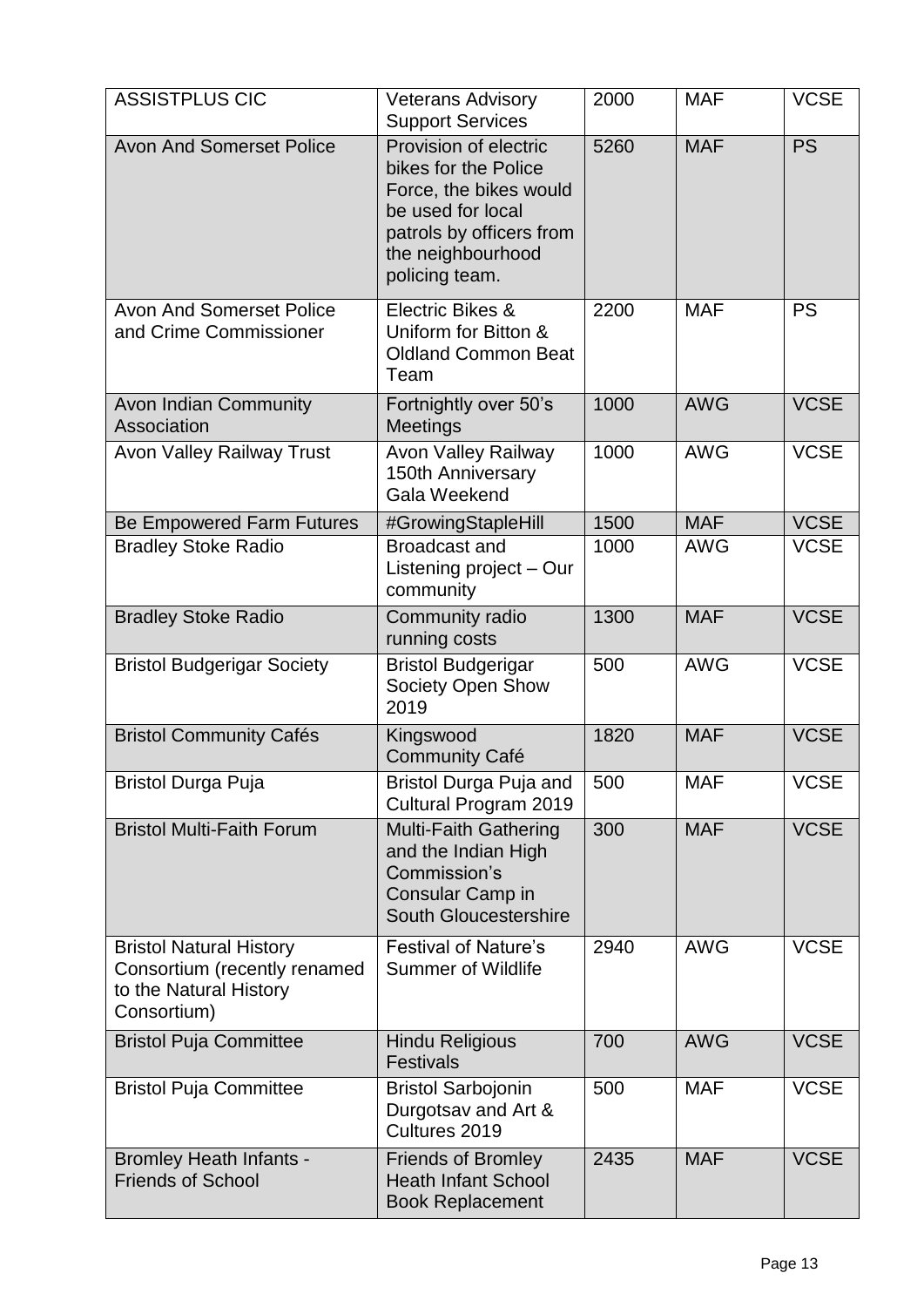| <b>Charfield Junior Football Club</b>                | Portacabin Re-<br>furbishment, Phase 2                                                  | 1000 | <b>MAF</b> | <b>VCSE</b> |
|------------------------------------------------------|-----------------------------------------------------------------------------------------|------|------------|-------------|
| <b>Charfield Juniors FC</b>                          | <b>Changing Room</b><br>Refurbishment &<br><b>Replacement Goals</b>                     | 1500 | <b>AWG</b> | <b>VCSE</b> |
| <b>Charlton &amp; Cribbs Volunteers</b><br>Group     | COVID-19 Support<br>Project for Charlton &<br><b>Cribbs Residents</b>                   | 3530 | <b>MAF</b> | <b>VCSE</b> |
| <b>Charlton Super Kings Cricket</b><br>Club          | <b>Cricket Club</b><br>Sponsorship                                                      | 750  | <b>MAF</b> | <b>VCSE</b> |
| Chipping Sodbury Big Lunch                           | Big Lunch VE Day<br>75th anniversary 2020                                               | 800  | <b>MAF</b> | <b>VCSE</b> |
| <b>Chipping Sodbury Festival</b><br>Society          | <b>Chipping Sodbury</b><br>Festival 2020                                                | 1500 | <b>AWG</b> | <b>VCSE</b> |
| <b>Christ Church Parish Hall</b>                     | Heated trolley for<br><b>Messy Church</b><br>activities                                 | 1210 | <b>MAF</b> | <b>VCSE</b> |
| Christ the King RC Primary<br><b>School PTA</b>      | Playground<br>Development - Partial<br>cost of Blowfell<br>Climber                      | 500  | <b>MAF</b> | <b>VCSE</b> |
| <b>Citizens Advice South Glos</b>                    | <b>Stoke Gifford Advice</b><br>Session                                                  | 4250 | <b>MAF</b> | <b>VCSE</b> |
| Clean Up Green Up Charfield<br>(CUGUC)               | <b>VE Day 2020</b>                                                                      | 500  | <b>MAF</b> | <b>VCSE</b> |
| <b>Cleve Archers</b>                                 | <b>Moorend Project</b><br>(Grounds<br>Maintenance)                                      | 1341 | <b>AWG</b> | <b>VCSE</b> |
| <b>Coalpit Heath CC</b>                              | Replacement Nets.                                                                       | 3000 | <b>MAF</b> | <b>VCSE</b> |
| <b>Community History and Arts</b><br>Project (CHAP)  | Map of Downend to<br>illustrate points of<br>historical interest                        | 750  | <b>MAF</b> | <b>VCSE</b> |
| <b>Community Trees Wick</b>                          | <b>Brockwell Park</b><br><b>Community Orchard</b><br>Phase 1                            | 800  | <b>MAF</b> | <b>VCSE</b> |
| <b>Creative Youth Network</b>                        | Hanham Youth Club                                                                       | 710  | <b>MAF</b> | <b>VCSE</b> |
| Cromhall Village Hall and<br><b>Recreation Trust</b> | Hall interior and<br>access improvement<br>project.                                     | 1000 | <b>AWG</b> | <b>VCSE</b> |
| <b>CVS South Gloucestershire</b>                     | <b>Supporting Charities to</b><br>file on Time in South<br>Gloucestershire              | 1500 | <b>AWG</b> | <b>VCSE</b> |
| <b>CVS South Gloucestershire</b>                     | <b>Developing Financial</b><br><b>Systems for</b><br><b>Almondsbury Village</b><br>Hall | 450  | <b>MAF</b> | <b>VCSE</b> |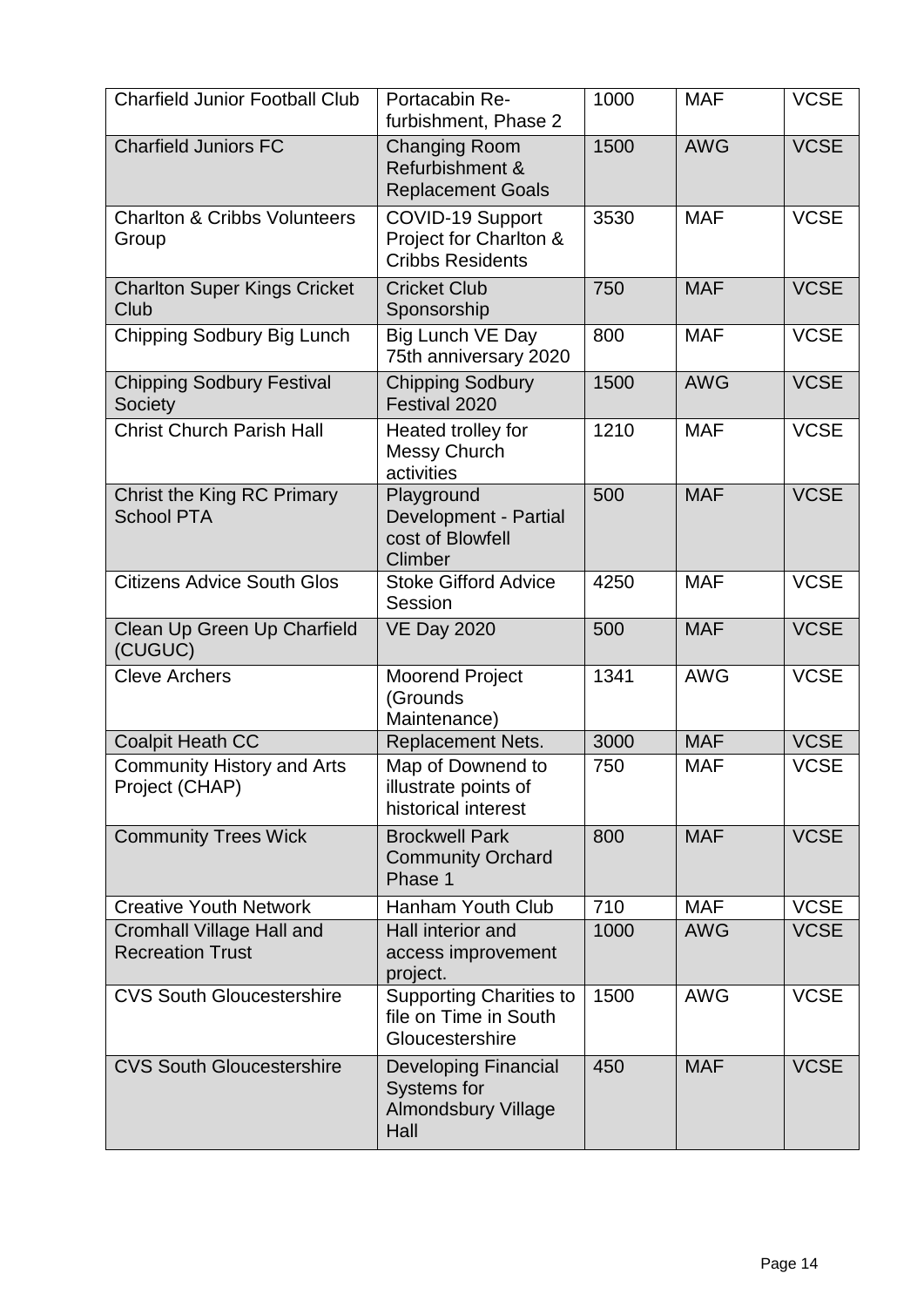| <b>CVS South</b><br>Gloucestershire/Helping<br><b>Homeless Believe</b>     | <b>CVS Supporting HHB</b><br>to start up                                                                            | 1000           | <b>AWG</b> | <b>VCSE</b>  |
|----------------------------------------------------------------------------|---------------------------------------------------------------------------------------------------------------------|----------------|------------|--------------|
| <b>DigiLocal CIO</b>                                                       | DigiLocal @ Patchway                                                                                                | 416            | <b>MAF</b> | <b>VCSE</b>  |
| <b>Dippers</b>                                                             | <b>Dippers Swimming</b><br><b>Sessions</b>                                                                          | 1820           | <b>AWG</b> | <b>VCSE</b>  |
| <b>Dodington Parish Council</b>                                            | <b>SGC Town &amp; Parish</b><br><b>Charter Goes On Line</b>                                                         | 2500           | <b>AWG</b> | <b>TC/PC</b> |
| Dodington Parish Council                                                   | Woodchester toddler<br>play area - play<br>panels                                                                   | 750            | <b>MAF</b> | TC/PC        |
| Downend men in sheds                                                       | <b>Bromley Heath Junior</b><br><b>School Planters</b>                                                               | 750            | <b>MAF</b> | <b>VCSE</b>  |
| Dyrham & Hinton Village Hall                                               | <b>CCTV</b>                                                                                                         | 250            | <b>MAF</b> | <b>VCSE</b>  |
| <b>FACE - Foundation for Active</b><br><b>Community Engagement</b>         | <b>FACE - Foundation</b><br>for Active Community<br>Engagement                                                      | 2500           | <b>MAF</b> | <b>VCSE</b>  |
| <b>Fearless Finance CIC</b>                                                | <b>Improving Financial</b><br><b>Education for Young</b><br><b>Adults</b>                                           | 1461           | <b>AWG</b> | <b>VCSE</b>  |
| <b>Filton Town Council</b>                                                 | <b>Filton Community</b><br>Festival 2020                                                                            | 1500           | <b>MAF</b> | TC/PC        |
| <b>FLOGIC</b>                                                              | <b>Veterans Community</b><br>Support Hub-<br><b>ASSISTPLUS</b>                                                      | $\overline{0}$ | <b>MAF</b> | <b>VCSE</b>  |
| <b>Frampton Cotterell Playing</b><br><b>Fields Management</b><br>Committee | <b>Community willow</b><br>tunnel workshop                                                                          | $\overline{0}$ | <b>MAF</b> | <b>VCSE</b>  |
| <b>Frampton Cotterell Playing</b><br><b>Fields Management</b><br>Committee | Community willow<br>tunnel workshop                                                                                 | 900            | <b>MAF</b> | <b>VCSE</b>  |
| <b>Frampton Festival</b>                                                   | <b>Frampton Festival</b><br>2019                                                                                    | 350            | <b>MAF</b> | <b>VCSE</b>  |
| <b>Frenchay Cricket Club</b>                                               | 'Junior Falcons'<br><b>Disability Cricket</b><br>Group for Key Stage 2<br><b>SEND Children</b>                      | 500            | <b>MAF</b> | <b>VCSE</b>  |
| <b>Frenchay Cricket Club</b>                                               | <b>Support for ECB</b><br><b>'Foundation Level</b><br>One' Coach Education<br><b>Courses for Five</b><br>Volunteers | 950            | <b>MAF</b> | <b>VCSE</b>  |
| Friends and Family of<br>Coniston (PTA)                                    | <b>Reading Bus</b>                                                                                                  | 750            | <b>MAF</b> | <b>VCSE</b>  |
| <b>Friends of Avon Valley</b><br>Woodlands                                 | Heavy duty brush<br>cutter                                                                                          | 650            | <b>MAF</b> | <b>VCSE</b>  |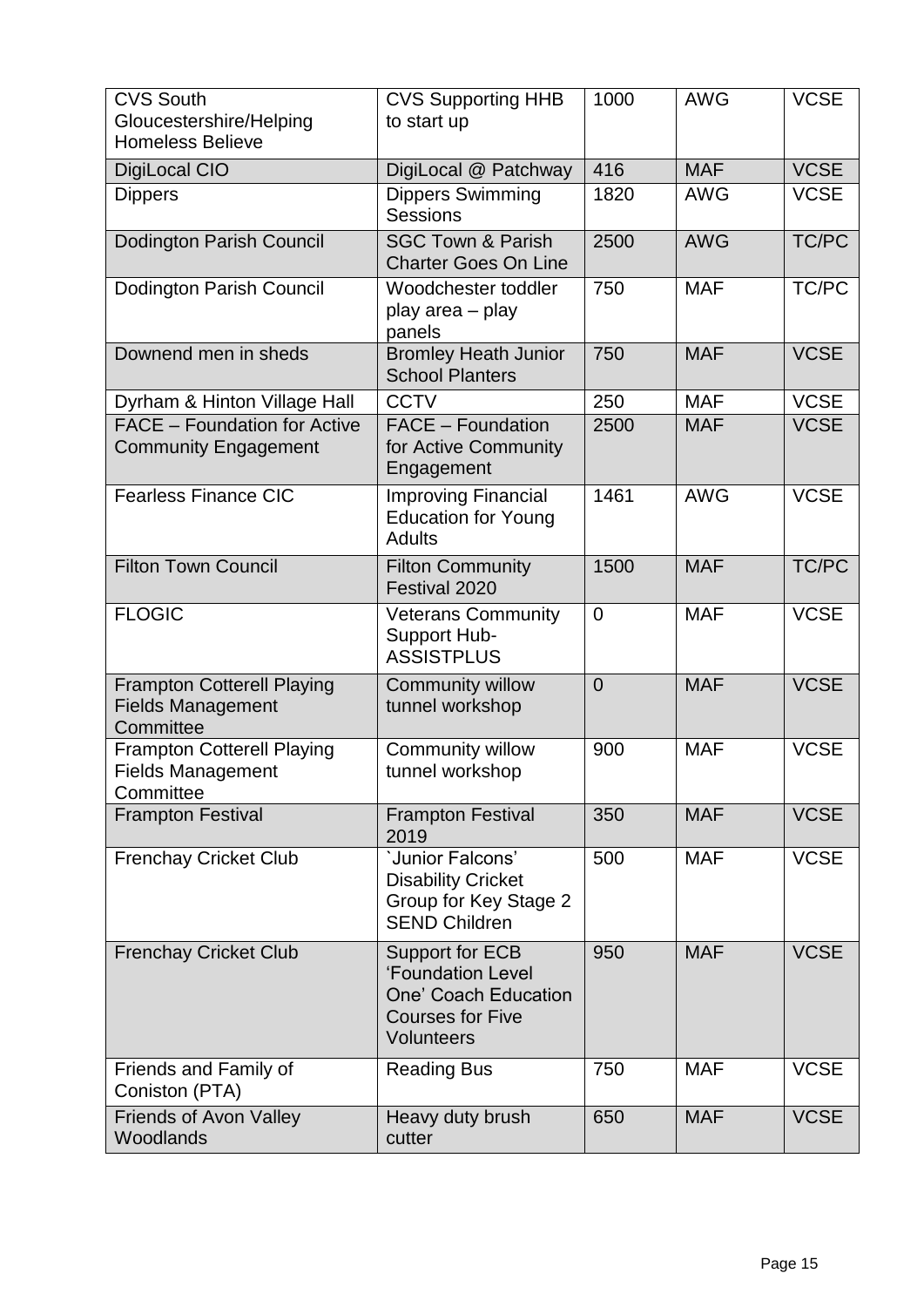| <b>Friends of Avon Valley</b><br>Woodlands                  | <b>Tool and Equipment</b><br><b>Store at Conham River</b><br>Park                                                           | 1000  | <b>MAF</b> | <b>VCSE</b> |
|-------------------------------------------------------------|-----------------------------------------------------------------------------------------------------------------------------|-------|------------|-------------|
| <b>Friends of Charfield Primary</b><br>School               | Replacement surface<br>for adventure<br>playground at primary<br>school                                                     | 500   | <b>MAF</b> | <b>VCSE</b> |
| <b>Friends of Emersons Green</b><br>park                    | <b>Emersons Green Park</b><br>ecological survey and<br>training                                                             | 1000  | <b>MAF</b> | <b>VCSE</b> |
| <b>Friends of Kingsgate Park</b>                            | Interpretation Board(s)                                                                                                     | 1500  | <b>AWG</b> | <b>VCSE</b> |
| <b>Friends of Kingsgate Park</b>                            | <b>Tree Sculpture</b>                                                                                                       | 4000  | <b>MAF</b> | <b>VCSE</b> |
| Friends of Kingswood park                                   | <b>Kingswood Park</b><br><b>Disability Access Audit</b>                                                                     | 1000  | <b>AWG</b> | <b>VCSE</b> |
| <b>Friends of Kingswood Park</b>                            | Springswood, Floral<br>displays 2020                                                                                        | 1450  | <b>MAF</b> | <b>VCSE</b> |
| <b>Friends of Kingswood Park</b>                            | Rose arch 2020                                                                                                              | 350   | <b>MAF</b> | <b>VCSE</b> |
| <b>Friends of Magpie Bottom</b>                             | <b>Benches</b>                                                                                                              | 840   | <b>AWG</b> | <b>VCSE</b> |
| Friends of Old Sodbury School<br><b>Association (FOSSA)</b> | Children's Kitchen<br>Improvements                                                                                          | 256   | <b>MAF</b> | <b>VCSE</b> |
| <b>Friends of Ram Hill Colliery</b>                         | <b>Recycled Plastic</b><br>Bench for visitors to sit<br>on                                                                  | 344   | <b>MAF</b> | <b>VCSE</b> |
| <b>Friends of Sistons' Commons</b>                          | Sign for Bridgeyate<br>Common                                                                                               | 800   | <b>MAF</b> | <b>VCSE</b> |
| <b>Friends of Sistons' Commons</b>                          | <b>Siston Common</b><br>Young rangers                                                                                       | 250   | <b>MAF</b> | <b>VCSE</b> |
| <b>Friends of Southey Park</b>                              | Keep Southey Tidy:<br><b>Recycle Bins for Skate</b><br>Park Users, Litter/Dog<br><b>Waste Bins for Park</b><br><b>Users</b> | 1800  | <b>AWG</b> | <b>VCSE</b> |
| Friends of St. Mary's<br>Hawkesbury                         | Installation of a<br>Kitchenette and<br>storage                                                                             | 500   | <b>MAF</b> | <b>VCSE</b> |
| <b>Ghana Community Bristol</b>                              | <b>Cultural Fusion and</b><br>Integration - End of<br><b>Year Performance</b>                                               | 500   | <b>MAF</b> | <b>VCSE</b> |
| Gifted Drama Group, Holy<br>Trinity                         | Gifted funds/show<br>expenses                                                                                               | 500   | <b>MAF</b> | <b>VCSE</b> |
| <b>Great Western Air Ambulance</b><br>Charity               | <b>Mission Costs</b>                                                                                                        | 10624 | <b>MAF</b> | <b>VCSE</b> |
| <b>Green Community Travel</b>                               | New printer and tablet<br>to support out of hours<br>operations                                                             | 828   | <b>AWG</b> | <b>VCSE</b> |
| <b>Green Community Travel</b>                               | Sat Nav for shared<br>use amongst drivers                                                                                   | 390   | <b>MAF</b> | <b>VCSE</b> |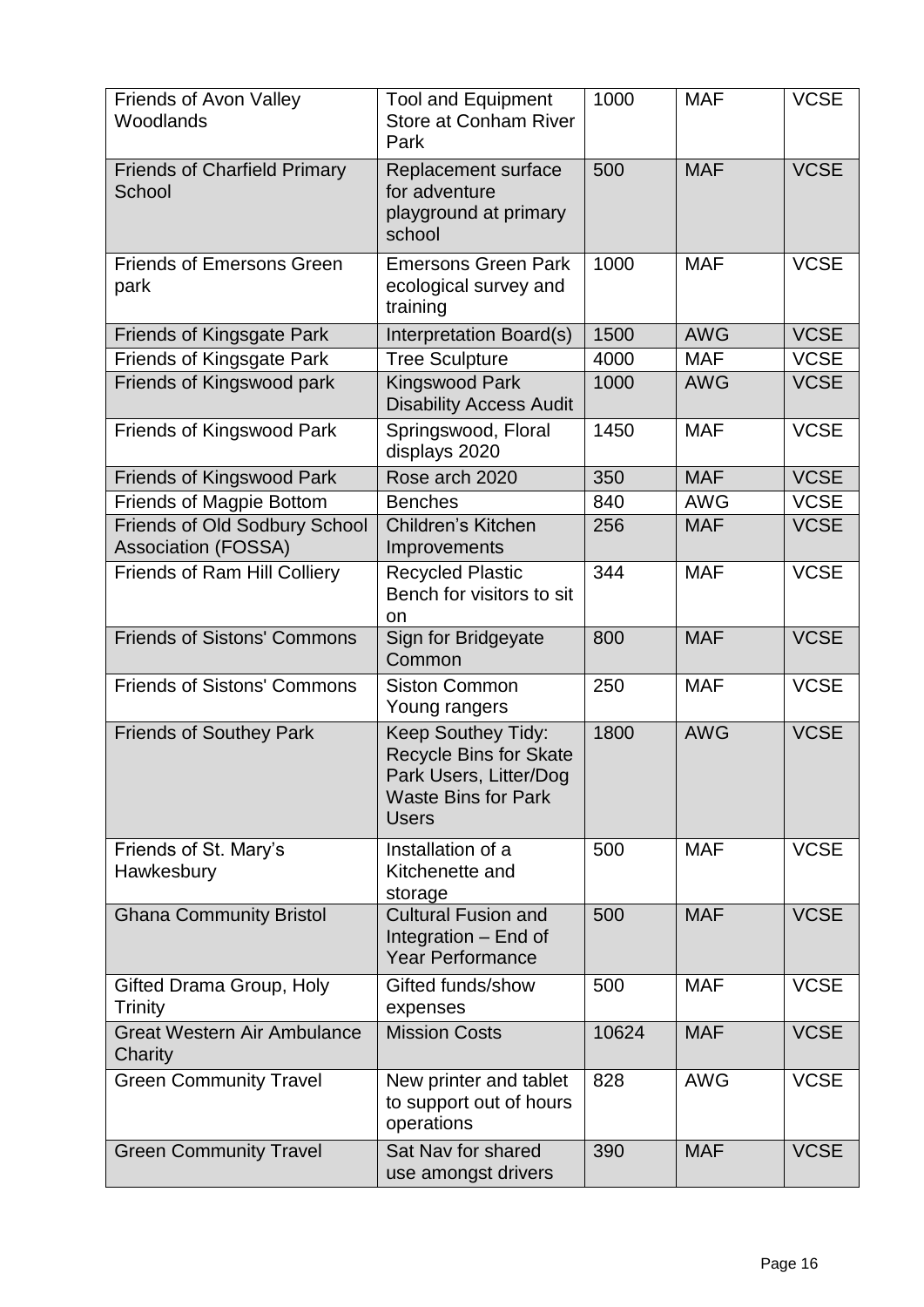| Hanham Abbotonians FC                                                 | <b>Friends of Lees Hill</b><br>Project                                                 | 280            | <b>MAF</b> | <b>VCSE</b> |
|-----------------------------------------------------------------------|----------------------------------------------------------------------------------------|----------------|------------|-------------|
| <b>Hanham Abbots Parish</b><br>Council                                | New benches on<br><b>Hanham Common</b>                                                 | 1319           | <b>MAF</b> | TC/PC       |
| <b>Hanham Methodist Church</b>                                        | Improve wheelchair<br>access/egress to<br>building                                     | 1000           | <b>MAF</b> | <b>VCSE</b> |
| Hawkesbury & Horton W.I.                                              | <b>WI Activities for 90th</b><br><b>Birthday Year</b>                                  | $\overline{0}$ | <b>MAF</b> | <b>VCSE</b> |
| <b>Hawkesbury Theatrical Group</b>                                    | Find it and use it                                                                     | 500            | <b>MAF</b> | <b>VCSE</b> |
| <b>Hawkesbury Volunteer</b><br><b>Transport Group</b>                 | <b>HVT Social Car</b><br><b>Scheme</b>                                                 | 800            | <b>MAF</b> | <b>VCSE</b> |
| <b>Hedgehog Rescue</b>                                                | Cage replacement                                                                       | 1000           | <b>MAF</b> | <b>VCSE</b> |
| <b>JIGSAW Thornbury</b>                                               | Project 5, Downend<br><b>Transitions</b><br>Programme                                  | 1000           | <b>MAF</b> | <b>VCSE</b> |
| Juice Community Project CIC                                           | <b>Exercise for isolated</b><br>groups                                                 | 1000           | <b>MAF</b> | <b>VCSE</b> |
| King Edmund Acro Club                                                 | Maintain and improve<br>coaches qualifications                                         | 1000           | <b>MAF</b> | <b>VCSE</b> |
| Kingsmeadow @ Made 4 Ever                                             | Forever YP social and<br>development<br>programme                                      | 7000           | <b>MAF</b> | <b>VCSE</b> |
| <b>Kingswood Community</b><br>Transport                               | Purchase of an<br><b>Electric Car</b>                                                  | 3000           | <b>AWG</b> | <b>VCSE</b> |
| <b>Kingswood Community</b><br>Transport                               | <b>Purchase Accessible</b><br><b>Electric Car</b>                                      | 4800           | <b>MAF</b> | <b>VCSE</b> |
| <b>Kingswood District Scouts</b><br><b>Explorers Ten Tors Unit</b>    | Ten Tors 2020 -<br>purchase of essential<br>equipment                                  | 429            | <b>MAF</b> | <b>VCSE</b> |
| <b>Kingswood District Scouts</b><br><b>Explorers Ten Tors Unit</b>    | Ten Tors 2020 -<br>purchase of essential<br>equipment                                  | 842            | <b>MAF</b> | <b>VCSE</b> |
| Kingswood Ten Sing Group                                              | Kingswood Ten Sing<br>Group                                                            | 1000           | <b>MAF</b> | <b>VCSE</b> |
| Krunch                                                                | <b>Thornbury Youth Hub</b>                                                             | 3500           | <b>AWG</b> | <b>VCSE</b> |
| <b>Krunch South West</b>                                              | <b>Thornbury Youth Hub</b><br>- Skate Park                                             | 2250           | <b>MAF</b> | <b>VCSE</b> |
| Lady Altrincham Tormarton<br><b>Village Pond Committee</b><br>(LATVP) | Felling trees affected<br>by ash dieback<br>disease - Tormarton<br><b>Village Pond</b> | 268            | <b>MAF</b> | <b>VCSE</b> |
| Little Stoke social club &<br>institute Itd / Beekeeping<br>Society   | <b>Childrens Beekeeping</b><br><b>Suits</b>                                            | 700            | <b>MAF</b> | <b>VCSE</b> |
| <b>Longwell Green Memorial Hall</b><br>and Playing Fields Association | Safety Equipment and<br><b>Warning Systems -</b><br>upgrade                            | 3000           | <b>MAF</b> | <b>VCSE</b> |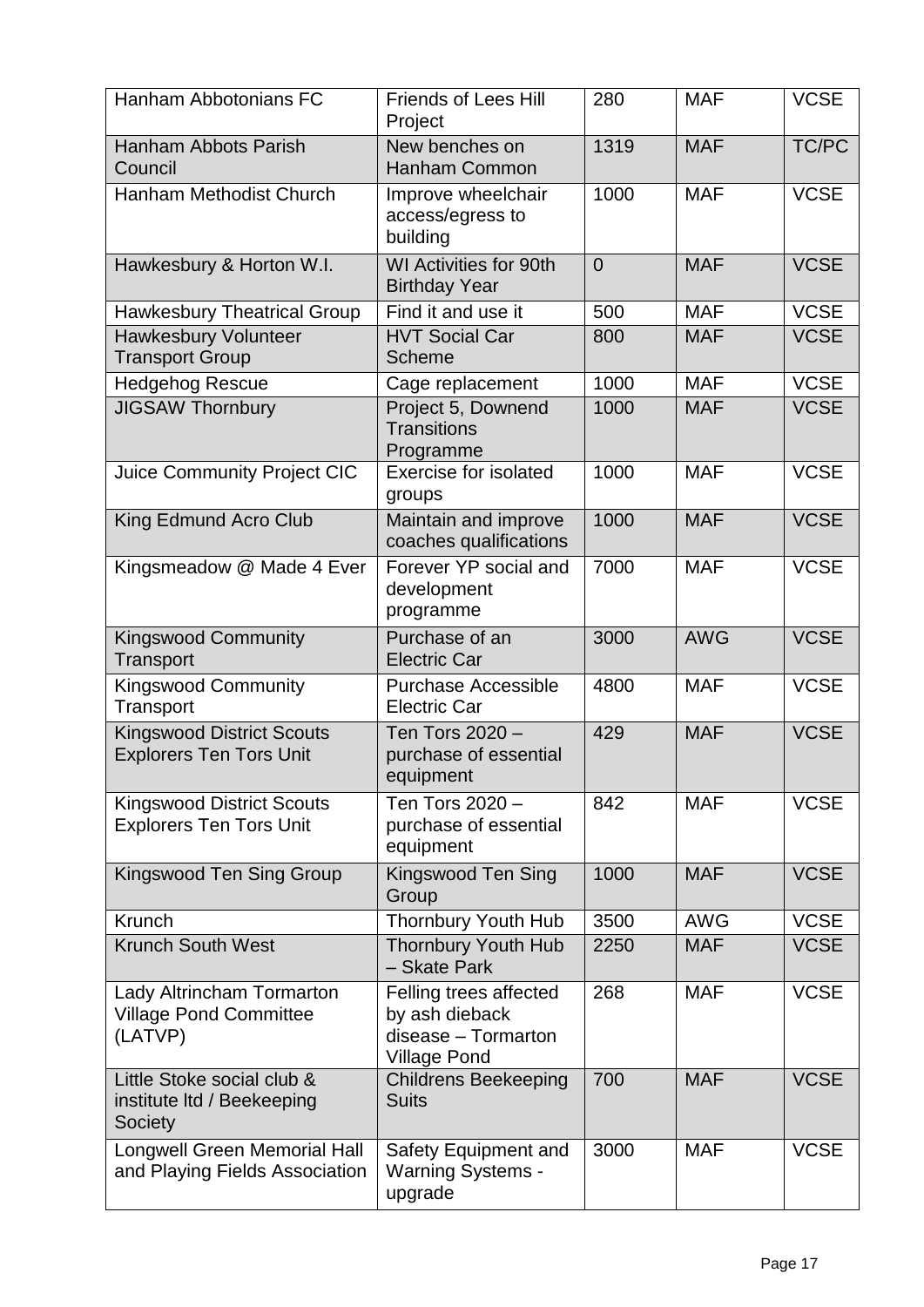| <b>Lyde Green Community</b><br>Association               | <b>Many Hands Project</b>                                                                | 500  | <b>MAF</b> | <b>VCSE</b> |
|----------------------------------------------------------|------------------------------------------------------------------------------------------|------|------------|-------------|
| <b>Lyde Green Community</b><br>Association               | <b>Community Centre</b><br>Garden and Interior<br>Update                                 | 1600 | <b>MAF</b> | <b>VCSE</b> |
| Lyde Green Open Spaces                                   | <b>Wildlife Conservation</b><br>& Community Nature<br>Events                             | 500  | <b>MAF</b> | <b>VCSE</b> |
| <b>Mangotsfield Residents</b><br>Association             | Mangotsfield<br><b>Christmas Decorations</b>                                             | 1500 | <b>MAF</b> | <b>VCSE</b> |
| <b>Mangotsfield Residents</b><br>Association             | Mangotsfield In Bloom<br>2020                                                            | 250  | <b>MAF</b> | <b>VCSE</b> |
| Mangotsfield Village Festival<br>Committee               | <b>Mangotsfield Festival</b><br>2020                                                     | 750  | <b>MAF</b> | <b>VCSE</b> |
| Mangotsfield Village Festival<br>Committee               | <b>Mangotsfield Festival</b><br>2020                                                     | 500  | <b>MAF</b> | <b>VCSE</b> |
| <b>Marshfield Community Centre</b><br>Association        | <b>Automatic Opening</b><br><b>Doors</b>                                                 | 2000 | <b>MAF</b> | <b>VCSE</b> |
| <b>Marshfield Community Centre</b><br><b>Association</b> | <b>Digital Signage</b><br>Solution for advertising<br>and reaching multiple<br>audiences | 250  | <b>MAF</b> | <b>VCSE</b> |
| <b>Milestones Trust</b>                                  | The Music Train                                                                          | 1000 | <b>AWG</b> | <b>VCSE</b> |
| <b>Milestones Trust</b>                                  | <b>Warmley Wheelers</b>                                                                  | 1500 | <b>MAF</b> | <b>VCSE</b> |
| <b>MOATivation</b>                                       | 2019 Running Costs                                                                       | 348  | <b>MAF</b> | <b>VCSE</b> |
| <b>MS Therapy Centre</b>                                 | Physiotherapy<br><b>Assistant</b>                                                        | 500  | <b>MAF</b> | <b>VCSE</b> |
| <b>Mud Pie Explorers</b>                                 | Lunch time club for<br>children with additional<br>needs at St Stephens<br>Infants       | 3150 | <b>MAF</b> | <b>VCSE</b> |
| <b>NAS South Gloucestershire</b>                         | <b>Autism Safari</b>                                                                     | 900  | <b>AWG</b> | <b>VCSE</b> |
| <b>NE Bristol Christians Against</b><br>Poverty          | North East Bristol<br><b>Christians Against</b><br>Poverty                               | 800  | <b>AWG</b> | <b>VCSE</b> |
| <b>Northavon Singers</b>                                 | <b>Visiting Choral with</b><br>some piano and solo<br>music in South<br>Gloucestershire  | 550  | <b>AWG</b> | <b>VCSE</b> |
| <b>Old Down Cricket Club</b>                             | New electronic score<br>board (solar powered)<br>and ancillary works                     | 1000 | <b>MAF</b> | <b>VCSE</b> |
| <b>Oldbury Village Cinema Club</b>                       | <b>Memorial Hall</b><br><b>Acoustics</b><br>Improvement                                  | 3000 | <b>MAF</b> | <b>VCSE</b> |
| <b>Oldland Parish Council</b>                            | <b>Warmley Forest Skate</b><br>Park                                                      | 1322 | <b>MAF</b> | TC/PC       |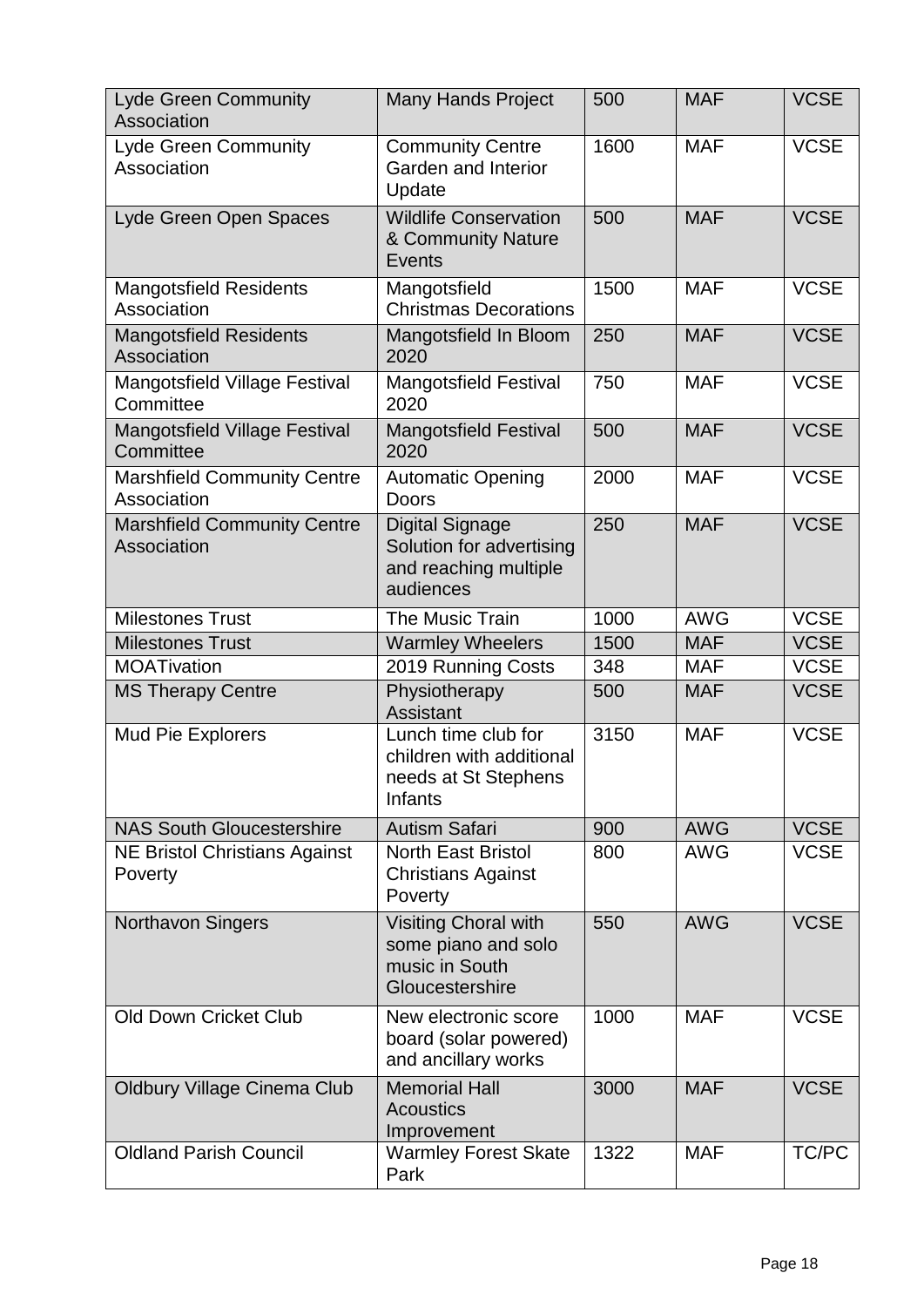| <b>Oldland Parish Council</b>                                                    | <b>Warmley Golf Course</b><br>site improvement -<br>new gates                                              | 500            | <b>MAF</b> | TC/PC       |
|----------------------------------------------------------------------------------|------------------------------------------------------------------------------------------------------------|----------------|------------|-------------|
| One Church                                                                       | One Church Youth                                                                                           | 1000           | <b>MAF</b> | <b>VCSE</b> |
| <b>Patchway Community Festival</b>                                               | Patchway Diwali<br>Festival                                                                                | 1000           | <b>MAF</b> | <b>VCSE</b> |
| <b>Patchway Conservation Group</b>                                               | <b>Wildflower Meadow</b><br><b>Gorse Covert</b>                                                            | $\overline{0}$ | <b>MAF</b> | <b>VCSE</b> |
| <b>Patchway Town Council</b>                                                     | <b>VE Celebrations 75</b>                                                                                  | 880            | <b>MAF</b> | TC/PC       |
| <b>Pauls Place</b>                                                               | Paul's Place - 'Move<br>More'                                                                              | 250            | <b>MAF</b> | <b>VCSE</b> |
| <b>PCC Christ Church Downend</b>                                                 | <b>North East Bristol</b><br><b>Christians Against</b><br><b>Poverty Centre</b>                            | 3000           | <b>MAF</b> | <b>VCSE</b> |
| <b>PCC of Christchurch Downend</b>                                               | <b>North East Bristol</b><br><b>Christians Against</b><br><b>Poverty Debt Centre</b>                       | 1250           | <b>MAF</b> | <b>VCSE</b> |
| <b>PCC of Christchurch Downend</b><br>- Downend SOUP                             | Downend SOUP                                                                                               | 500            | <b>MAF</b> | <b>VCSE</b> |
| <b>Pomphrey Hill Community</b><br><b>Sports Association</b>                      | (see comment)<br>Extended paved /<br>patio area                                                            | 2050           | <b>MAF</b> | <b>VCSE</b> |
| <b>Pucklechurch Revel</b>                                                        | 75 Anniversary VE day<br>celebration                                                                       | 460            | <b>MAF</b> | <b>VCSE</b> |
| Quill                                                                            | <b>Creative Writing from</b><br>South Gloucestershire:<br><b>Training and Group</b><br>Meetings            | 250            | <b>MAF</b> | <b>VCSE</b> |
| Rolls Royce S.Glos<br><b>Retirement Assoc</b>                                    | <b>Maintaining Sociability</b><br>& Wellbeing                                                              | 960            | <b>AWG</b> | <b>VCSE</b> |
| <b>S Glos CAB</b>                                                                | AdviceLine: South<br>Gloucestershire<br><b>Telephone Advice</b><br>Service                                 | 2860           | <b>AWG</b> | <b>VCSE</b> |
| Severnside Art Club                                                              | Severnside Art Club<br><b>Art Tutoring Funding</b>                                                         | $\overline{0}$ | <b>MAF</b> | <b>VCSE</b> |
| <b>SGC - Mobile Library Service -</b><br><b>Pilning and Severn Beach</b>         | <b>Mobile Library Service</b><br>- Pilning and Severn<br>Beach, Severn Vale<br>(Almondsbury and<br>Hallen) | 2293           | <b>MAF</b> | <b>PS</b>   |
| <b>SGDAG - South</b><br><b>Gloucestershire Disability</b><br><b>Action Group</b> | <b>South Gloucestershire</b><br><b>Disability Action Group</b>                                             | 1940           | <b>AWG</b> | <b>VCSE</b> |
| <b>SGDEN</b>                                                                     | <b>SGDEN</b> development<br>and project costs                                                              | 2000           | <b>AWG</b> | <b>VCSE</b> |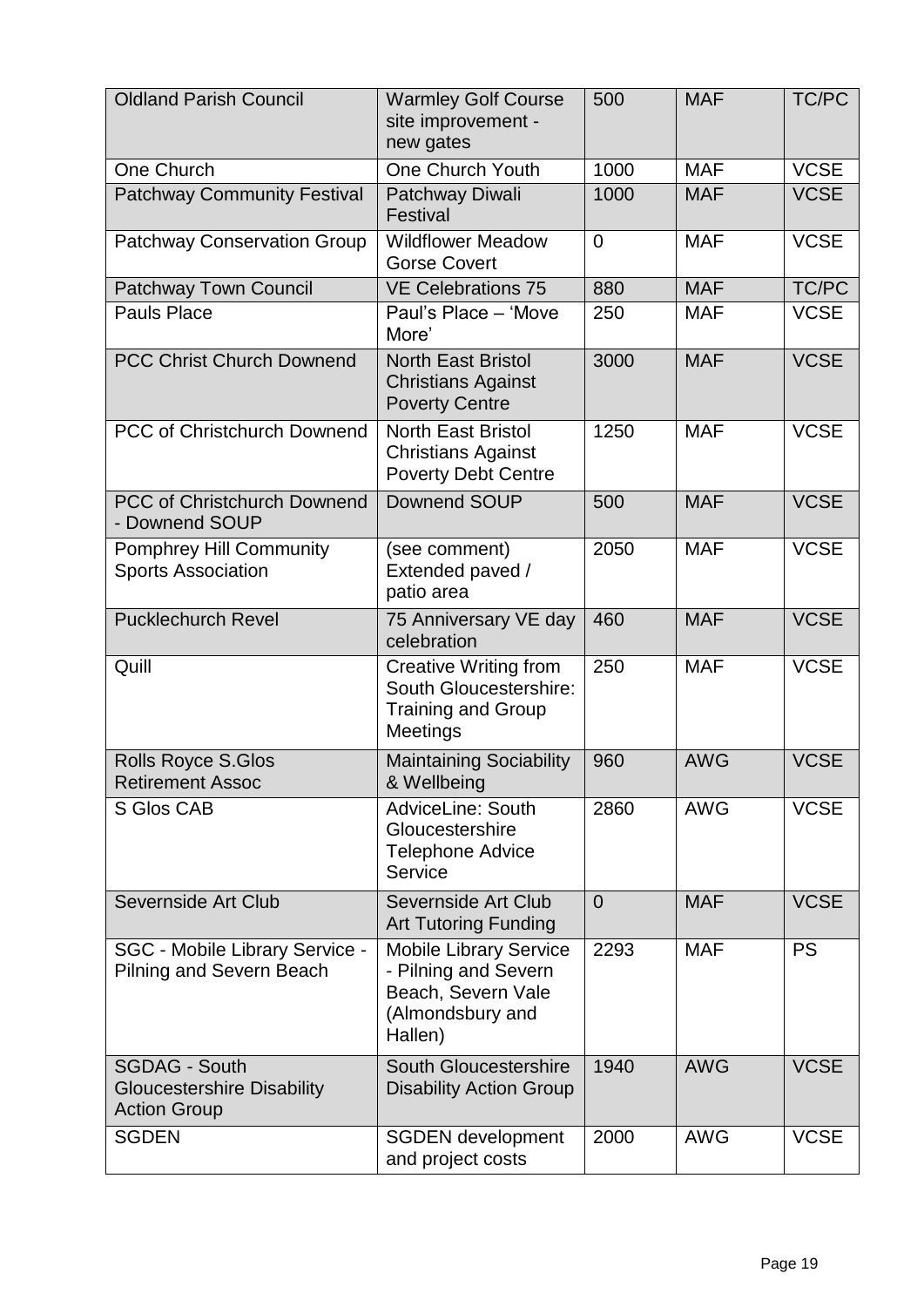| Shopmobility                                                 | Shopmobility running<br>costs                                                                                                  | 3000 | <b>AWG</b> | <b>VCSE</b> |
|--------------------------------------------------------------|--------------------------------------------------------------------------------------------------------------------------------|------|------------|-------------|
| Shopmobility                                                 | <b>Shopmobility (South</b><br>Gloucestershire)                                                                                 | 500  | <b>MAF</b> | <b>VCSE</b> |
| Shopmobility                                                 | Shopmobility (South<br>Gloucestershire)                                                                                        | 750  | <b>MAF</b> | <b>VCSE</b> |
| Shopmobility                                                 | <b>Shopmobility (South</b><br>Gloucestershire)                                                                                 | 650  | <b>MAF</b> | <b>VCSE</b> |
| Sodbury in Bloom                                             | <b>Base for Greenhouse</b><br>in Sodbury Community<br>Garden                                                                   | 800  | <b>MAF</b> | <b>VCSE</b> |
| Sodbury Parish Plan Group                                    | Dementia Seat<br><b>Chipping Sodbury</b>                                                                                       | 500  | <b>MAF</b> | <b>VCSE</b> |
| <b>Sodbury Town Council</b>                                  | <b>Library Story Sacks</b>                                                                                                     | 400  | <b>MAF</b> | TC/PC       |
| South Gloucestershire<br><b>Chinese Association</b>          | <b>Culture interesting</b><br>groups for harmony in<br>wide society                                                            | 1000 | <b>AWG</b> | <b>VCSE</b> |
| South Gloucestershire<br><b>Chinese Association</b>          | <b>Promoting Chinese</b><br>culture for harmony in<br>wide society                                                             | 1500 | <b>MAF</b> | <b>VCSE</b> |
| <b>Southern Brooks</b>                                       | The Retreat memory<br>café for those living<br>with dementia in<br>Kingswood, Staple Hill<br>and the surrounding<br>localities | 792  | <b>AWG</b> | <b>VCSE</b> |
| <b>Southern Brooks Community</b><br>Partnerships             | Talking Café -<br>Kingswood                                                                                                    | 700  | <b>MAF</b> | <b>VCSE</b> |
| <b>SSAFA</b>                                                 | Veteran /assistance                                                                                                            | 1500 | <b>AWG</b> | <b>VCSE</b> |
| <b>St Chads Primary School</b><br><b>Friends Association</b> | <b>Funding for Laptops</b><br>and tablets for the<br>pupils of St Chads<br><b>Primary School</b>                               | 2250 | <b>MAF</b> | <b>VCSE</b> |
| St Michaels Church rooms<br>Winterbourne                     | St Michael's Church<br>Hall, Winterbourne                                                                                      | 1500 | <b>MAF</b> | <b>VCSE</b> |
| <b>St Peter's Hospice</b>                                    | Funding for new<br>furniture for our Day<br><b>Services</b>                                                                    | 2870 | <b>AWG</b> | <b>VCSE</b> |
| St. Michael's Church                                         | <b>Stoke Gifford</b><br><b>Community Library</b>                                                                               | 250  | <b>MAF</b> | <b>VCSE</b> |
| <b>Staple Hill &amp; District</b><br><b>Allotments Ltd</b>   | Wildlife Garden &<br><b>Entrance Gate</b><br>Mechanism                                                                         | 400  | <b>MAF</b> | <b>VCSE</b> |
| <b>Staple Hill Community Hub</b>                             | <b>Tuesday Move It Club</b>                                                                                                    | 300  | <b>MAF</b> | <b>VCSE</b> |
| <b>Staple Hill Partnership</b>                               | <b>Core Costs</b>                                                                                                              | 1000 | <b>MAF</b> | <b>VCSE</b> |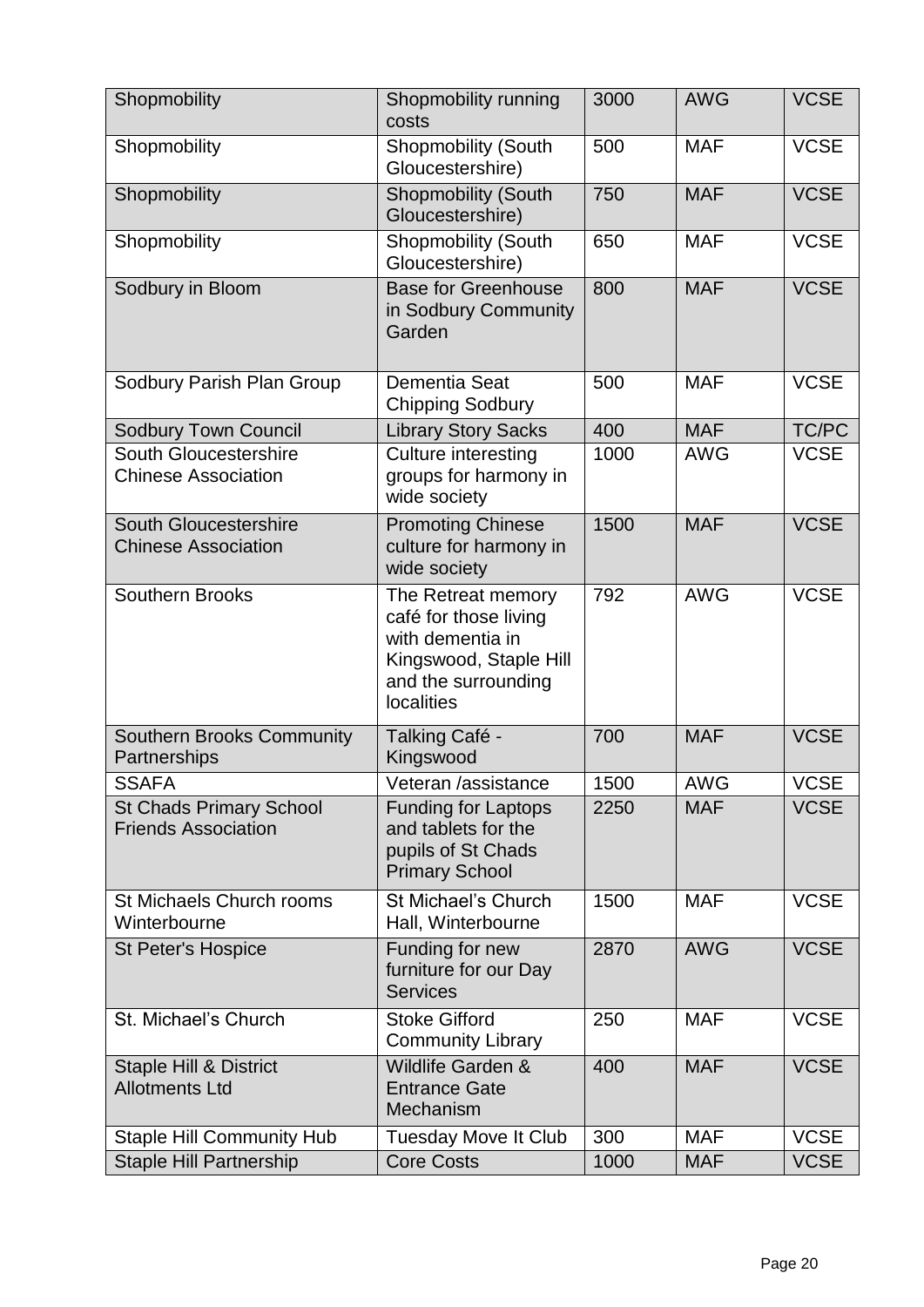| <b>Staple Hill Partnership</b>                                  | <b>Staple Hill Community</b><br>Plan                                                                                     | 250  | <b>MAF</b> | <b>VCSE</b>  |
|-----------------------------------------------------------------|--------------------------------------------------------------------------------------------------------------------------|------|------------|--------------|
| <b>Staple Hill Regeneration</b><br>Partnership                  | Christmas on the Hill                                                                                                    | 1500 | <b>MAF</b> | <b>VCSE</b>  |
| <b>Staple Hill Regeneration</b><br>Partnership                  | <b>Core Costs</b>                                                                                                        | 450  | <b>MAF</b> | <b>VCSE</b>  |
| <b>Staple Hill Runners</b>                                      | <b>External defibrillator</b><br>box for Page Park                                                                       | 750  | <b>MAF</b> | <b>VCSE</b>  |
| <b>Stoke Gifford Parish Council</b>                             | New Canopy for the<br>Café at the Little Stoke<br><b>Community Hall</b>                                                  | 1000 | <b>MAF</b> | TC/PC        |
| <b>Stoke Gifford Parish Council</b>                             | New Furniture and<br><b>Additional Security</b><br>Measures for the Café<br>at the Little Stoke<br><b>Community Hall</b> | 1250 | <b>MAF</b> | <b>TC/PC</b> |
| <b>Stoke Gifford Parish Council</b>                             | To install new worktop,<br>two barn doors and<br>hatch to help secure<br>the café counter                                | 720  | <b>MAF</b> | TC/PC        |
| Sustainable Marshfield                                          | Sustainable Marshfield<br><b>Community Carbon</b><br><b>Reduction Fund</b>                                               | 250  | <b>MAF</b> | <b>VCSE</b>  |
| <b>Sustainable Thornbury</b>                                    | <b>Climate Action</b><br>Thornbury &<br>Surroundings - Initial<br><b>Education Programme</b>                             | 250  | <b>MAF</b> | <b>VCSE</b>  |
| <b>Sustainable Thornbury</b>                                    | <b>Climate Action</b><br>Thornbury &<br>Surroundings - Initial<br><b>Education Programme</b>                             | 700  | <b>MAF</b> | <b>VCSE</b>  |
| The Friends of North Road<br><b>Primary School</b>              | <b>Playing Field</b><br><b>Regeneration Project</b>                                                                      | 3000 | <b>MAF</b> | <b>VCSE</b>  |
| The Friends of St. James<br>Church                              | restoration of group of<br>four listed chest tombs<br>surrounded by railings                                             | 1000 | <b>MAF</b> | <b>VCSE</b>  |
| The Golden-Oldies Charity                                       | <b>Thornbury Goldies</b><br>Sing & Smile                                                                                 | 250  | <b>MAF</b> | <b>VCSE</b>  |
| The Wednesday Luncheon<br>Club                                  | <b>Lunch Club</b>                                                                                                        | 730  | <b>MAF</b> | <b>VCSE</b>  |
| <b>Thornbury &amp; District</b><br><b>Community Association</b> | <b>Render Repairs and</b><br>repainting The Chantry                                                                      | 900  | <b>MAF</b> | <b>VCSE</b>  |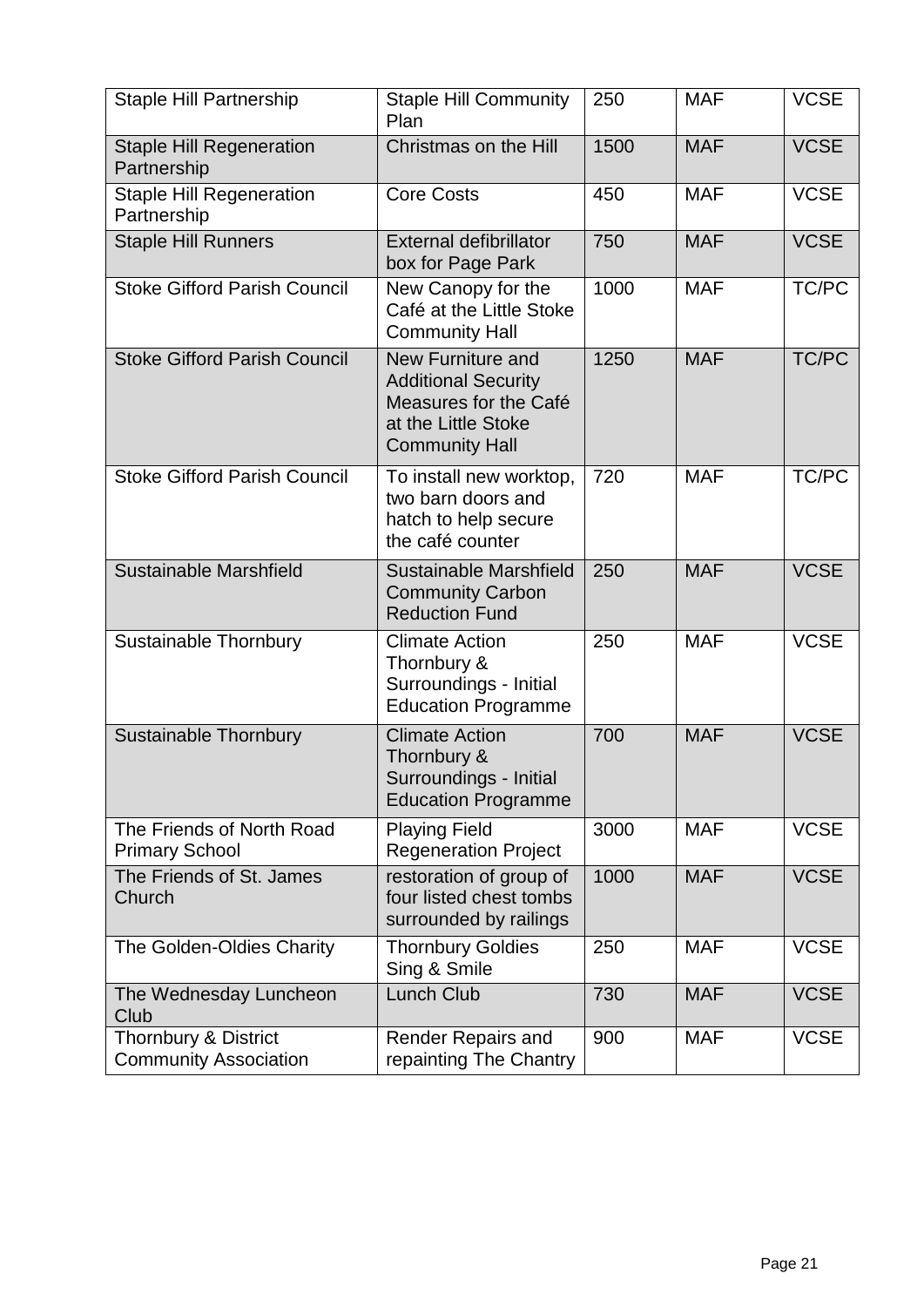| <b>Thornbury Area Youth Music</b><br>(TAYM)      | Instrument rental,<br>repair and purchasing,<br>Provision of extra 1:1<br>and group bursary for<br>young people from low<br>income homes Access<br>for young people to<br>specialist musical<br>workshops | 500  | <b>MAF</b> | <b>VCSE</b> |
|--------------------------------------------------|-----------------------------------------------------------------------------------------------------------------------------------------------------------------------------------------------------------|------|------------|-------------|
| <b>Thornbury Arts Festival</b>                   | New ticketing system<br>for Thornbury Arts<br>Festival                                                                                                                                                    | 250  | <b>MAF</b> | <b>VCSE</b> |
| <b>Thornbury Carnival CIC</b>                    | <b>Thornbury Carnival</b><br>Prom in the Park                                                                                                                                                             | 700  | <b>MAF</b> | <b>VCSE</b> |
| <b>Thornbury Christmas Lights</b><br>Association | <b>Automatic Switching</b><br><b>System</b>                                                                                                                                                               | 350  | <b>MAF</b> | <b>VCSE</b> |
| <b>Thornbury Community</b><br>Composting         | Revenue funding -<br><b>Thornbury Community</b><br>Composting                                                                                                                                             | 500  | <b>MAF</b> | <b>VCSE</b> |
| <b>Thornbury Community Garden</b>                | Pathway repair                                                                                                                                                                                            | 600  | <b>MAF</b> | <b>VCSE</b> |
| <b>Thornbury United Reformed</b><br>Church       | Reconstruction of rear<br>[Rock Street] entrance<br>and steps                                                                                                                                             | 900  | <b>MAF</b> | <b>VCSE</b> |
| <b>Thornbury Volunteer Centre</b>                | <b>Rent Support</b>                                                                                                                                                                                       | 750  | <b>MAF</b> | <b>VCSE</b> |
| <b>WADCA</b>                                     | Fire Doors & Hearing<br>Loops                                                                                                                                                                             | 1500 | <b>AWG</b> | <b>VCSE</b> |
| <b>Wapley Bushes Conservation</b><br>Group       | Events, plants and<br>interpretation board                                                                                                                                                                | 1000 | <b>MAF</b> | <b>VCSE</b> |
| <b>Wapley Bushes Conservation</b><br>Group       | Orchard fruit tree<br>pruning                                                                                                                                                                             | 480  | <b>MAF</b> | <b>VCSE</b> |
| <b>Warmley Signal Box</b>                        | <b>Warmley Signal Box</b><br>Project                                                                                                                                                                      | 1300 | <b>AWG</b> | <b>VCSE</b> |
| <b>WeRISE</b>                                    | <b>Running Costs</b>                                                                                                                                                                                      | 500  | <b>MAF</b> | <b>VCSE</b> |
| West of England MS Therapy<br>Centre             | Oxygen Coordinator                                                                                                                                                                                        | 1000 | <b>MAF</b> | <b>VCSE</b> |
| Westerleigh Neighbourhood<br>Watch               | VE Day Celebrations -<br>Picnic in the Park                                                                                                                                                               | 600  | <b>MAF</b> | <b>VCSE</b> |
| <b>Wick Sports</b>                               | Specialist equipment<br>for maintenance of 3G<br>outdoor sports court.                                                                                                                                    | 3000 | <b>AWG</b> | <b>VCSE</b> |
| <b>Wickwar Youth Centre</b>                      | Youth activities                                                                                                                                                                                          | 491  | <b>MAF</b> | <b>VCSE</b> |
| <b>Willsbridge Mill Community</b><br>Refresh     | Replacement of fire<br>alarm system at<br>Willsbridge Mill                                                                                                                                                | 2500 | <b>AWG</b> | <b>VCSE</b> |
| <b>Willsbridge Mill Community</b><br>Refresh     | Willsbridge Mill<br><b>Community Café</b><br>Refurbishment                                                                                                                                                | 2500 | <b>MAF</b> | <b>VCSE</b> |